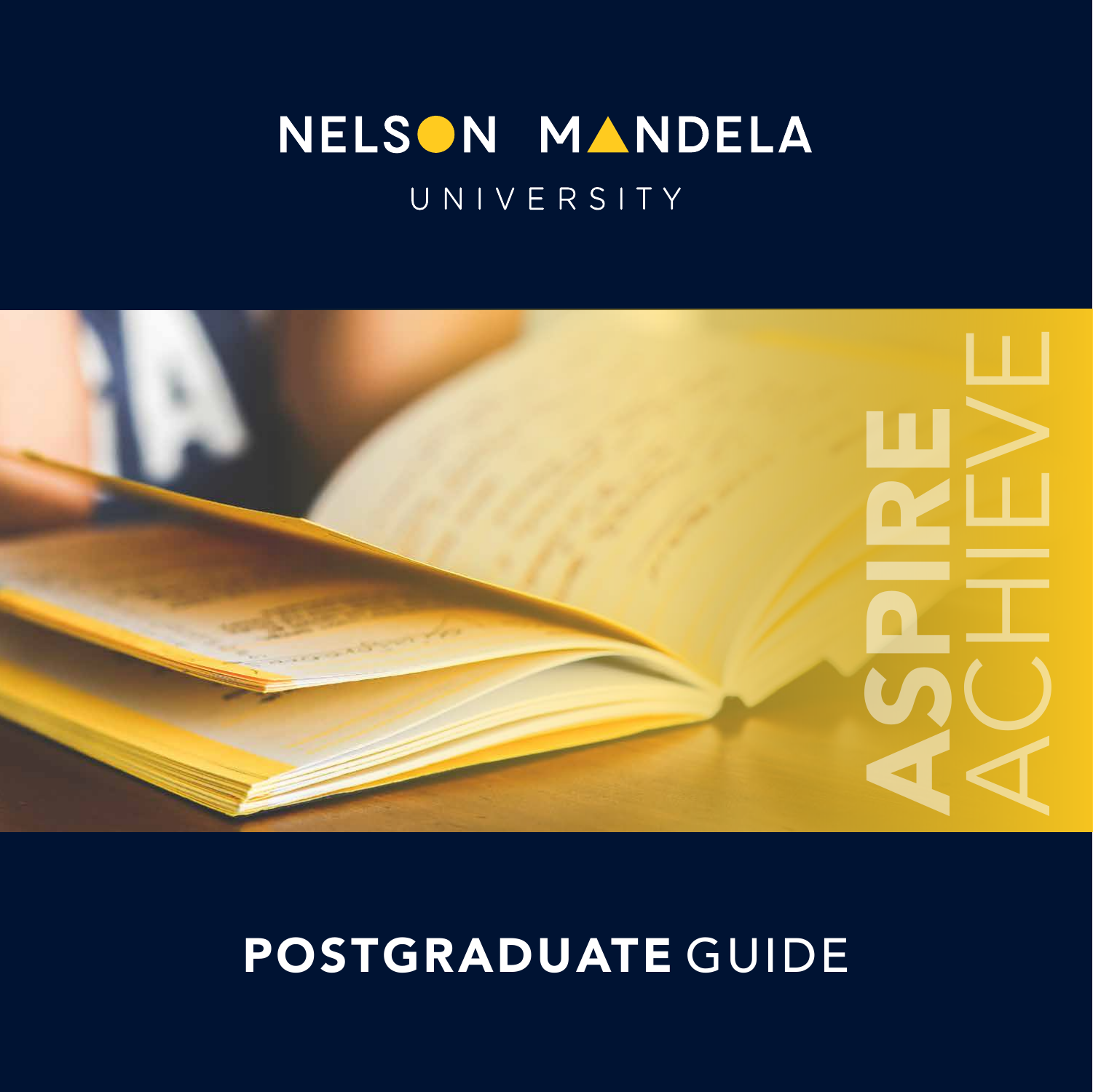## CONTENTS

#### FACULTIES

| Faculty of Business and Economic Sciences 11 |  |
|----------------------------------------------|--|
|                                              |  |
|                                              |  |
| Faculty of Engineering, the Built            |  |
|                                              |  |
|                                              |  |
|                                              |  |
|                                              |  |
|                                              |  |

*All reasonable steps have been taken to ensure that the information contained in this guide was accurate at the date of publication. Nelson Mandela University reserves the right to make changes to programme details (e.g. rules, admission requirements etc.) as published in this guide. Prospective students are advised to consult the admissions department prior to applying.*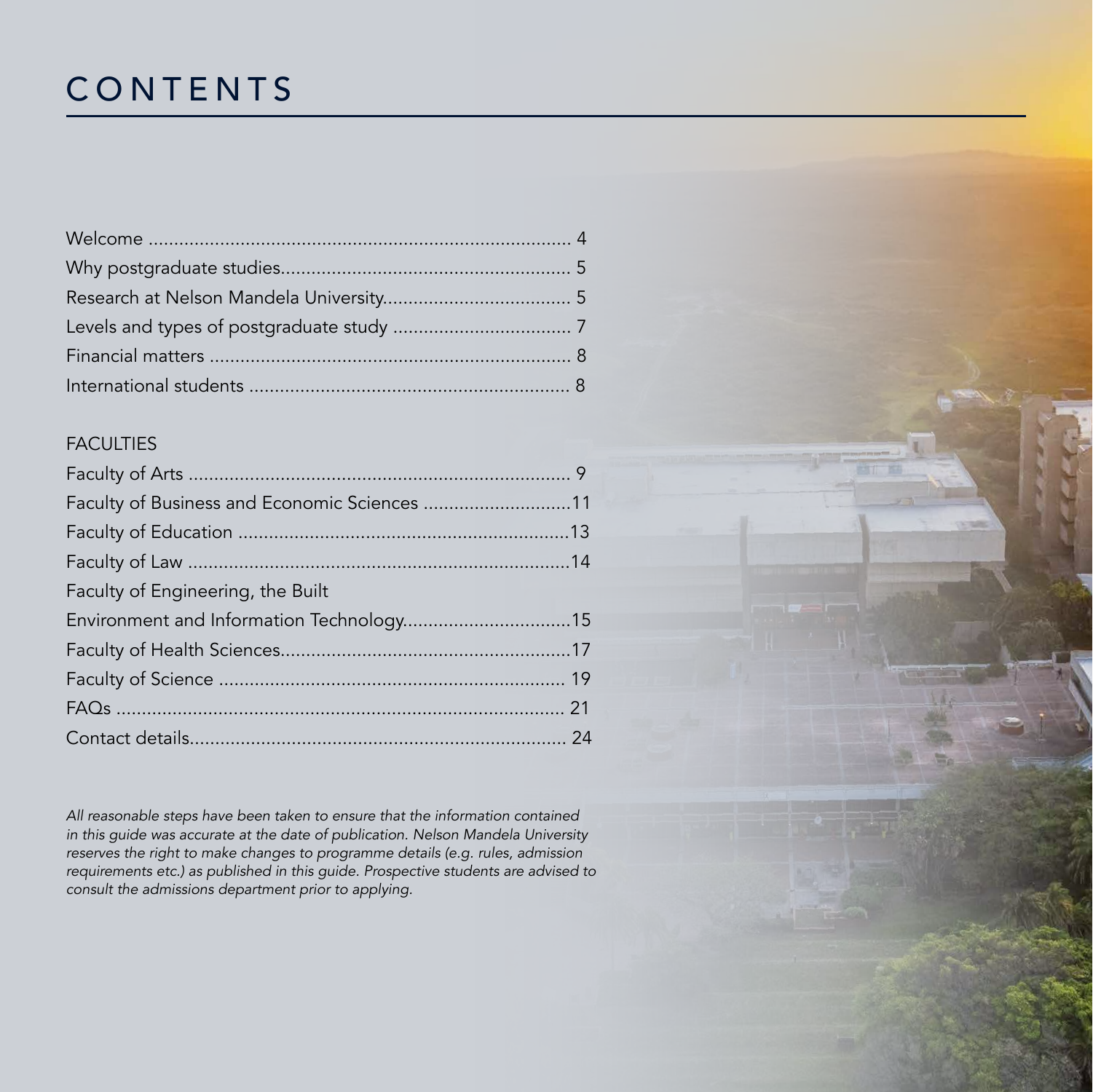As you will see from this guide, Nelson Mandela University offers you an ideal environment and facilities, excellent learning opportunities, a wide spectrum of beyond-the-classroom activities and a solid values-driven base on which, and in which to pursue your future dreams.

We take particular pride in bearing the iconic name of Nelson Mandela, the late legendary statesman who transformed this country through his unwavering commitment for a more just, and equal society. It is a quest that our new generation University is determined to continue.

While we have the widest range of academic and professional programmes – from diploma-level through to doctorates – in the Eastern Cape, and offer all the modern facilities for a conducive learning environment, we also have a deep moral responsibility to live the legacy of Nelson Mandela.

Nelson Mandela recognised the importance of education as a force for good, and so we commit to being a destination of choice for those who are:

- Prospective pioneering change agents for a better world;
- Committed to creating jobs in an entrepreneurial economy;
- Inspired by a deep need to serve and give back.

We wish to honour Nelson Mandela – especially in the centenary year of his birth - by leading our university into a new era of transformation, innovation, development and change.

We invite you to be part of this exciting journey as a future Mandela student in growing your knowledge and understanding, and in seeking solutions with the potential to radically improve the quality of human conditions and contribute towards a more sustainable planet.

We hope to welcome you as part of the Nelson Mandela University family.

All the best Prof Sibongile Muthwa Vice-Chancellor

Your decision to consider a university education and indeed, enrolling at Nelson Mandela University, may well be one of the most significant decisions of your career.



**Nelson Mandela** recognised the importance of education as a force for good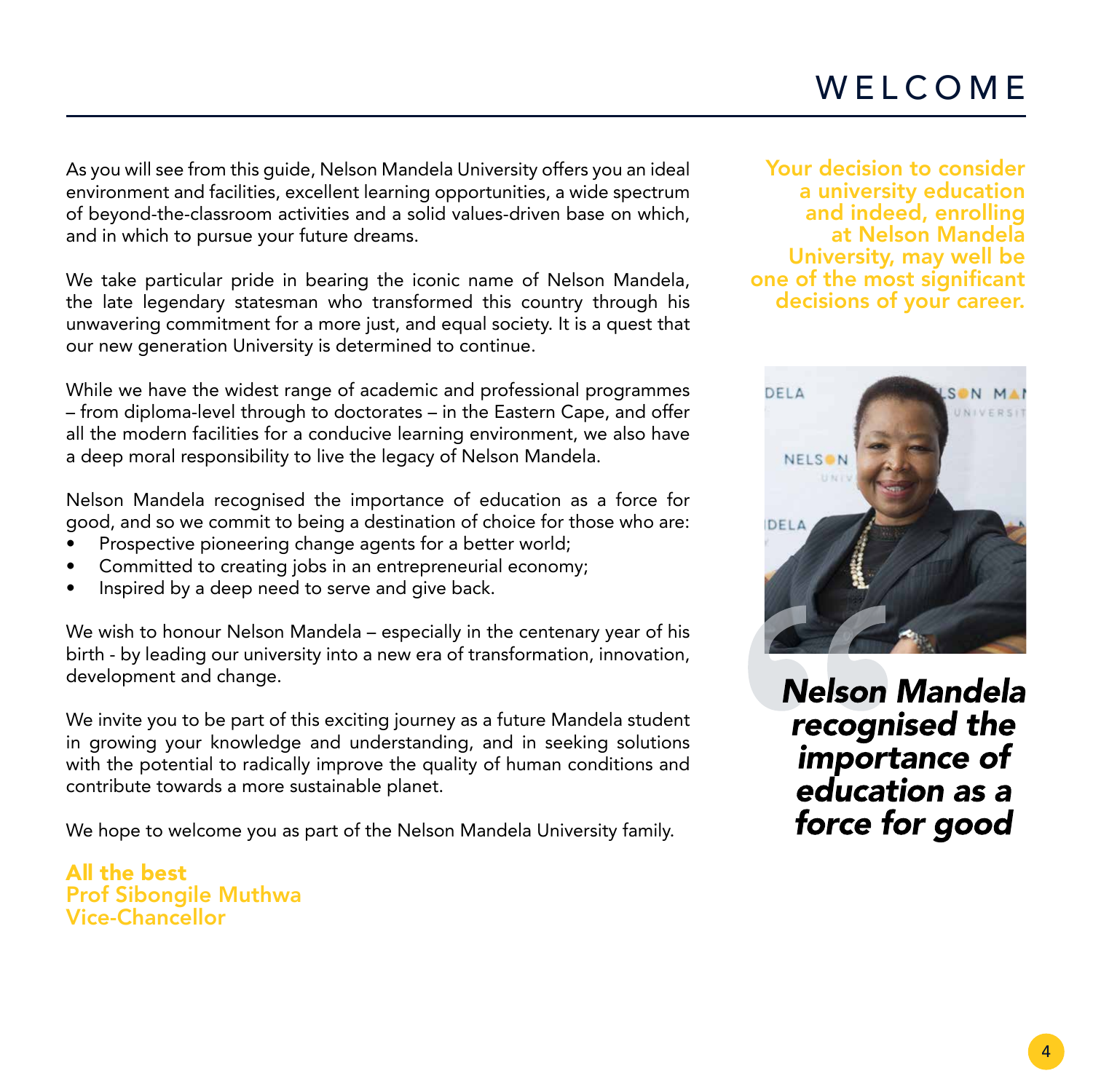#### WHY POSTGRADUATE STUDIES AT NELSON MANDELA UNIVERSITY

At Nelson Mandela University we advocate the importance of life-long learning – an education for life. As a leading institution recognised nationally and internationally, and with partners in the private as well as in the public sectors, the institution has distinguished itself as an institution that will not only put you in touch with the latest trends and developments in your career, but will help you reach your full potential and assist in making your dreams and aspirations become a reality.

Whether you are pursuing an academic or professional career, aiming for success in the private or public sector, or just want to add value to your personal development, postgraduate studies offer the opportunity to deepen your understanding and sharpen your skills, to specialise and to focus on what interests you.

A relevant postgraduate qualification is becoming increasingly valuable in the employment market. International trends indicate that more graduates are competing for fewer jobs. Job opportunities in many sectors of the economy have become highly competitive, and a postgraduate qualification sets you apart from the rest. Supported by career experience, a relevant postgraduate qualification gives you the competitive edge and will surely contribute to promotional opportunities in your career.

Distinguish yourself by not only pushing the boundaries of your current body of knowledge, but also by refining your intellectual capacity. Enroll for a postgraduate programme and become part of the intellectual stronghold that contributes to the global accumulation and application of knowledge.

#### RESEARCH FOCUS AND AREAS OF EXPERTISE

Nelson Mandela University has identified institutional focus areas around which the university plans its core business of teaching and learning, research and community involvement, and has already established clear strengths within these areas:

- Health and wellness
- Economic and business development
- Advanced manufacturing and materials, infrastructural and process development
- Engineering technology
- Information and communication technology
- Environmental and natural resource management
- Conservation ecology
- Marine and estuary studies
- Optic fibres, nano-technology and electron microscopy
- Alternative and renewable energy sources
- Chemical technology
- Architecture and the built environment
- Art and design
- Culture, communication and language
- Leadership, governance and democracy
- Educational development

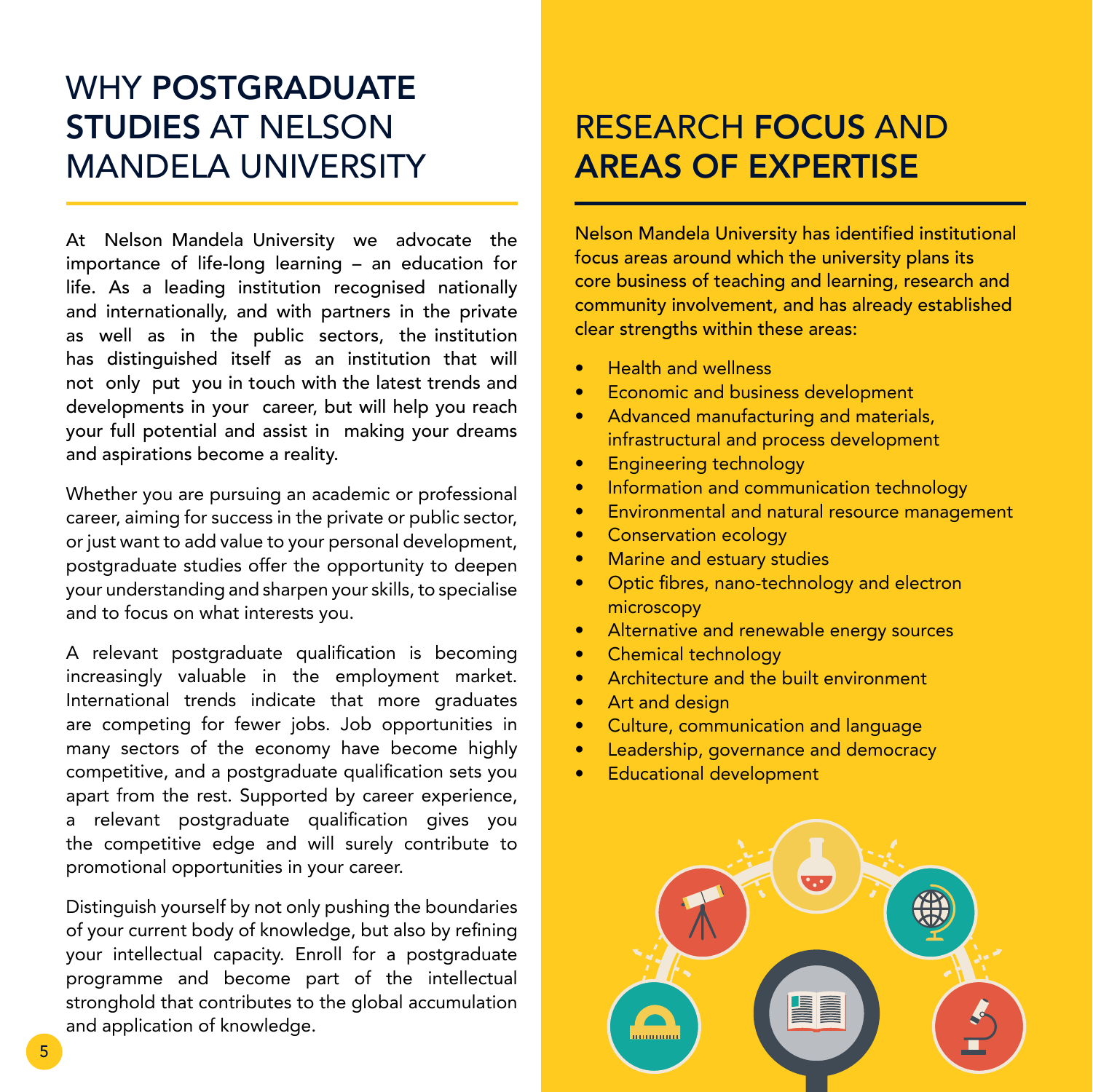

#### RESEARCH CHAIRS & FOCUS AREAS

Research on a postgraduate level gives you the opportunity to contribute substantially to the development of new techniques, knowledge, ideas and approaches that can impact on a discipline or scientific field, as well as on your profession and society in general.

Our research strategy recognises the importance of critical inquiry, as well as the need to address societal challenges in terms of wealth creation and improving quality of life for people. It acknowledges the unique opportunity created by the merger in bringing two different academic cultures together.

## RESEARCH AT NELSON MANDELA UNIVERSITY

It is a strategic priority for Nelson Mandela University to nurture and grow its research culture.

The University aims to ensure the relevance of its programmes to the needs of the real world and therefore offers prospective postgraduate students the opportunity to undertake applied research that will contribute to finding practical solutions relevant to industry and developing new applications for existing knowledge.

Our academic faculties and departments, together with the Department of Research Capacity Development (RCD), are committed to supporting and developing postgraduate students who can successfully produce research of a high quality.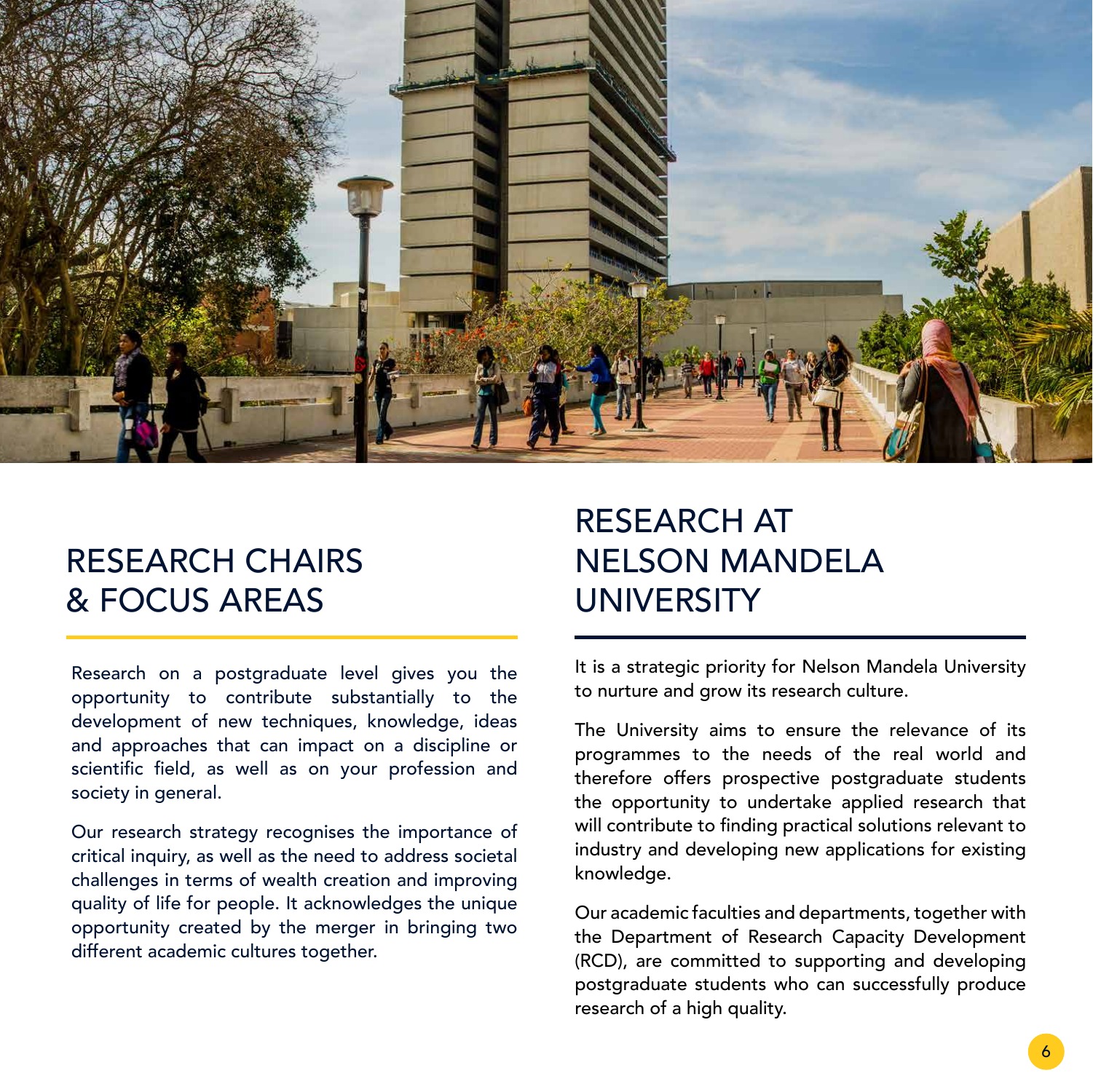#### LEVELS AND TYPES OF POSTGRADUATE STUDY

Nelson Mandela University's seven faculties offer a wide range of postgraduate research and coursework study options. Coursework programmes are structured to suit the needs of working people, while research programmes allow you to delve deeper into a specific field of interest. The institution offers opportunities for postgraduate studies across the full spectrum of qualification types.

#### Postgraduate qualifications are structured as follows:

- Postgraduate certificate or diploma
- Bachelor honours degree
- Master's degree
- Doctoral degree

A postgraduate certificate or diploma provides an opportunity to undertake advanced study that will strengthen and deepen your knowledge in a particular discipline or profession. Completion of the qualification gives graduates access to a related master's degree programme. The programmes consist mainly of coursework modules and may include conducting and reporting research under supervision.

Duration of study: one year full-time

A master's degree may be earned in one of two ways: (i) by completing a single advanced research project, culminating in the production and acceptance of a dissertation, or (ii) by successfully completing a coursework programme and a smaller applied research component. The admission requirement is a relevant honours degree. Professional or advanced career- focused bachelor's degrees, such as BEng, BPharm, BCur, BPsych and BTech, may also be recognised as the minimum entry requirement to a related master's degree programme. Duration of study: Coursework master's degree: one year full- time. Research

master's degree: one year to 4 years.

A doctoral degree requires a candidate to undertake research at the most advanced academic level, culminating in the production of a thesis. The research outcome has to make a significant and original academic contribution to a discipline or field. The degree may be earned through pure discipline based on multi- disciplinary or applied research. The degree may include a coursework component as preparation to the research, but does not contribute to the credit value of the qualification. Duration of study: 2 to 6 years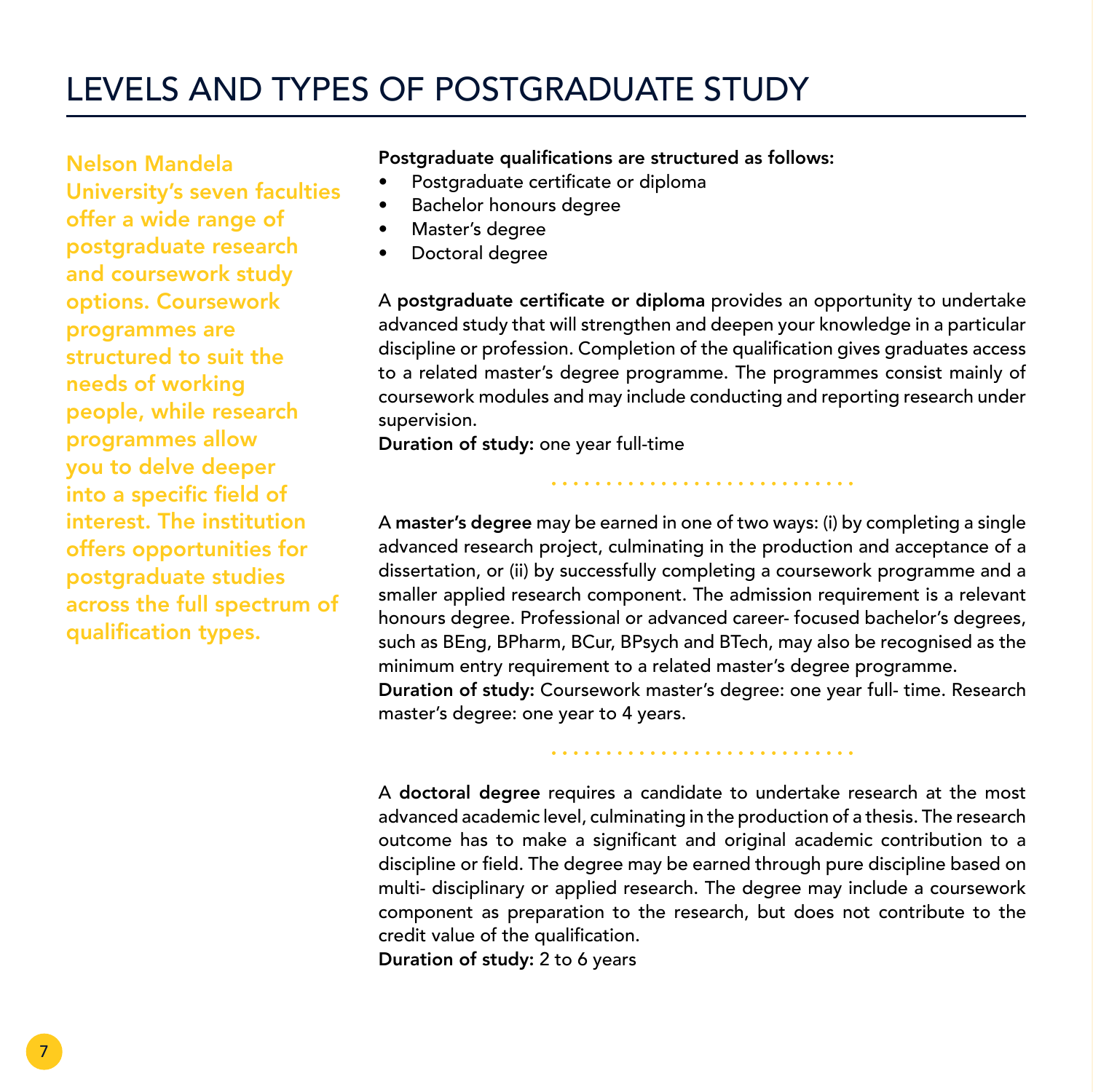#### INTERNATIONAL STUDENTS

It is a strategic priority for Nelson Mandela University to nurture and grow its research culture.

The University aims to ensure the relevance of its programmes to the needs of the real world and therefore offers prospective postgraduate students the opportunity to undertake applied research that will contribute to finding practical solutions relevant to industry and developing new applications for existing knowledge.

Our academic faculties and departments, together with the Department of Research Capacity Development (RCD), are committed to supporting and developing postgraduate students who can successfully produce research of a high quality.



#### FINANCIAL MATTERS

#### *Application fees:*

No application fees for South-African applicants. International student application fee............R500

**Enrolment fees:** Enrolment fees are debited to students' accounts and are payable every year. Enrolment fees are not refundable and a student is liable for the fee in the event of a cancellation.

*Registration fees:* A registration fee is the first advance payment of tuition fees. This set deposit is paid upon registration, while the balance is normally due by the end of April. First-time candidates who register after April are required to pay both the registration and tuition fees upon registration.

*Tuition fees:* These fees vary according to qualifications and programmes. Information can be downloaded from mandela.ac.za

*Accommodation fees:* Residence fees are paid per semester. They cover the academic semesters and exclude all vacations. However, postgraduate students living in the Postgraduate Village on South Campus, Summerstrand, may, if for research purposes, apply for permission to stay in residence for 12 months. Please contact Student Housing Management on 041 504 3941.

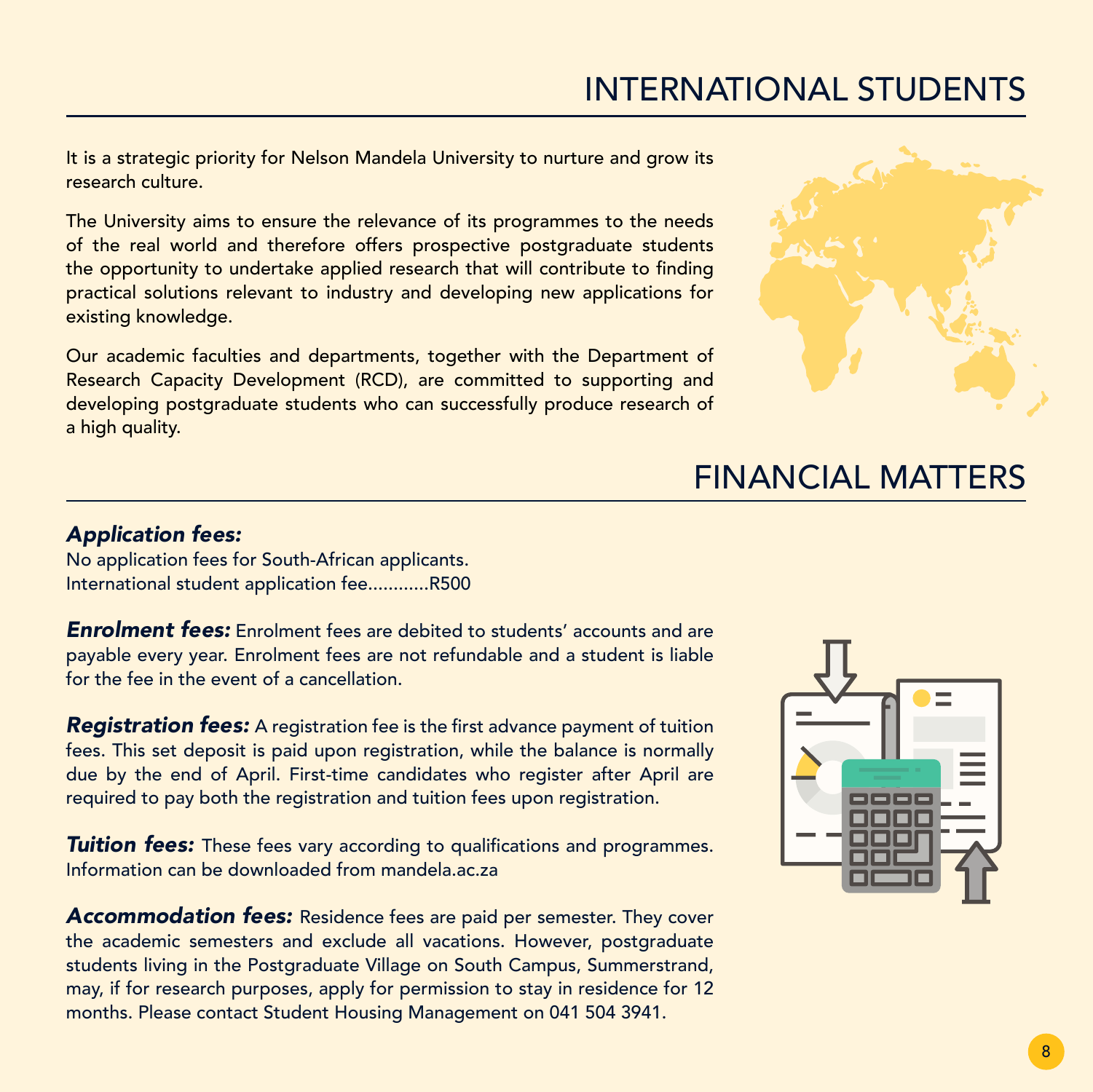## FACULTY OF ARTS

The Faculty of Arts at Nelson Mandela University is a vibrant, imaginative and socially engaged space and place, in which a diversity of interesting and valuable qualifications are offered in four interdisciplinary schools: Music, Art and Design; Architecture; Government and Social Sciences and Language, Media and Culture.

Postgraduate students can also benefit from rich supervisory experience and industry relevant skills provided by welltrained lecturers and professors in the faculty. A major focus of the faculty is on engendering a humanising pedagogy in the university context. Ultimately, the unique and contemporary blend of course offerings will help you to intelligently and productively analyse the rich complexity of life in the 21st Century and equip you, as a graduate, to meet the ethical, social and political challenges in a rapidly changing South Africa and global society.

|                                             | <b>Programme Structure</b> |                 | <b>Study Option</b> |           |
|---------------------------------------------|----------------------------|-----------------|---------------------|-----------|
| Qualification                               | Research                   | Course-<br>work | <b>Full-time</b>    | Part-time |
| BA Hons (Afrikaans and Dutch)               | $\bullet$                  |                 | $\bullet$           |           |
| <b>BA Hons (Applied Languages)</b>          |                            | $\bullet$       |                     |           |
| <b>BA Hons (Corporate Communication)</b>    |                            | $\bullet$       | $\bullet$           |           |
| <b>BA Hons (English)</b>                    |                            | ٠               |                     |           |
| <b>BA Hons (French)</b>                     |                            |                 |                     |           |
| <b>BA Hons (History)</b>                    |                            |                 |                     |           |
| <b>BA Hons (IsiXhosa)</b>                   |                            |                 |                     |           |
| <b>BA Hons (Media Studies)</b>              |                            |                 |                     |           |
| <b>BA Hons (Philosophy)</b>                 |                            |                 |                     |           |
| <b>BA Hons (Political Science)</b>          |                            |                 |                     |           |
| <b>BA Hons (Public Administration)</b>      |                            |                 |                     |           |
| <b>BA Hons (Public Administration)</b>      |                            |                 |                     |           |
| <b>BA Hons (Sociology)</b>                  |                            |                 |                     |           |
| MA (Architecture)                           |                            |                 |                     |           |
| MA (Afrikaans and Dutch)                    |                            |                 |                     |           |
| MA (Anthropology)                           |                            |                 |                     |           |
| MA (Applied language studies)               |                            |                 |                     |           |
| MA (Conflict Transformation and Management) |                            |                 |                     |           |
| MA (English)                                |                            |                 |                     |           |
| MA (Fashion)                                |                            |                 |                     |           |
| MA (Fine Art)                               |                            |                 |                     |           |
| MA (French)                                 |                            |                 |                     |           |
| MA (Graphic Design)                         |                            |                 |                     |           |
| MA (History)                                |                            |                 |                     |           |
| MA (Media Studies)                          |                            |                 |                     |           |
| MA (Philosophy)                             |                            |                 |                     |           |
| MA (Photography)                            |                            |                 |                     |           |
| MA (Political Studies)                      |                            |                 |                     |           |
| MA (Public Administration)                  |                            |                 |                     |           |
| MA (Sociology)                              |                            |                 |                     |           |
| MA (Textile Design)                         |                            |                 |                     |           |
| MA (Xhosa)                                  |                            |                 |                     |           |
| M Mus (Choral Conducting)                   |                            |                 |                     |           |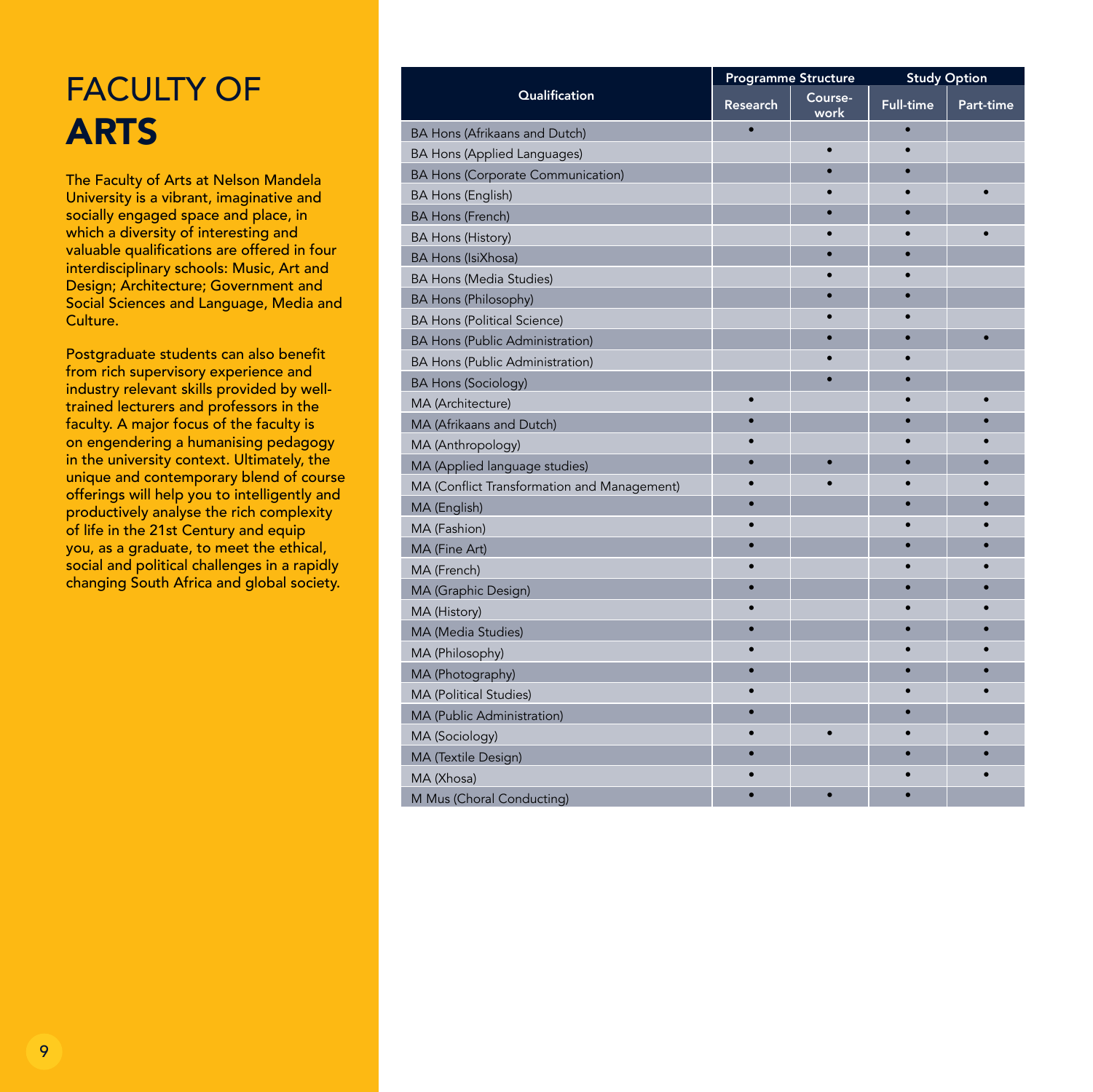|                                            | <b>Programme Structure</b> |                 |                  | <b>Study Option</b> |
|--------------------------------------------|----------------------------|-----------------|------------------|---------------------|
| Qualification                              | Research                   | Course-<br>work | <b>Full-time</b> | Part-time           |
| M Mus (Music Composition)                  |                            |                 |                  |                     |
| M Mus (Performing Arts)                    |                            |                 |                  |                     |
| M Mus (Research)                           |                            |                 |                  |                     |
| Master of Public Administration            |                            |                 |                  |                     |
| Doctor of Architecture                     |                            |                 | ٠                |                     |
| Doctor of Literature (Afrikaans and Dutch) |                            |                 |                  |                     |
| <b>DLIT</b> (Applied Languages)            |                            |                 |                  |                     |
| DLIT (English)                             |                            |                 |                  |                     |
| DLIT (Xhosa)                               |                            |                 |                  |                     |
| D Mus                                      |                            |                 |                  |                     |
| PhD (Anthropology)                         |                            |                 |                  |                     |
| PhD (Architecture)                         |                            |                 |                  |                     |
| PhD (Biblical and Religious Studies)       |                            |                 |                  |                     |
| PhD (Conflict Management)                  |                            |                 |                  |                     |
| PhD (History)                              |                            |                 |                  |                     |
| PhD (Media Studies)                        |                            |                 |                  |                     |
| PhD (Music)                                |                            |                 |                  |                     |
| PhD (Philosophy)                           |                            |                 |                  |                     |
| PhD (Political Studies)                    |                            |                 |                  |                     |
| PhD (Public Administration)                |                            |                 |                  |                     |
| PhD (Sociology)                            |                            |                 |                  |                     |

## FACULTY OF ARTS

Faculty administration: T 041 504 2802 / 3252 *Honours, master's and doctoral programmes*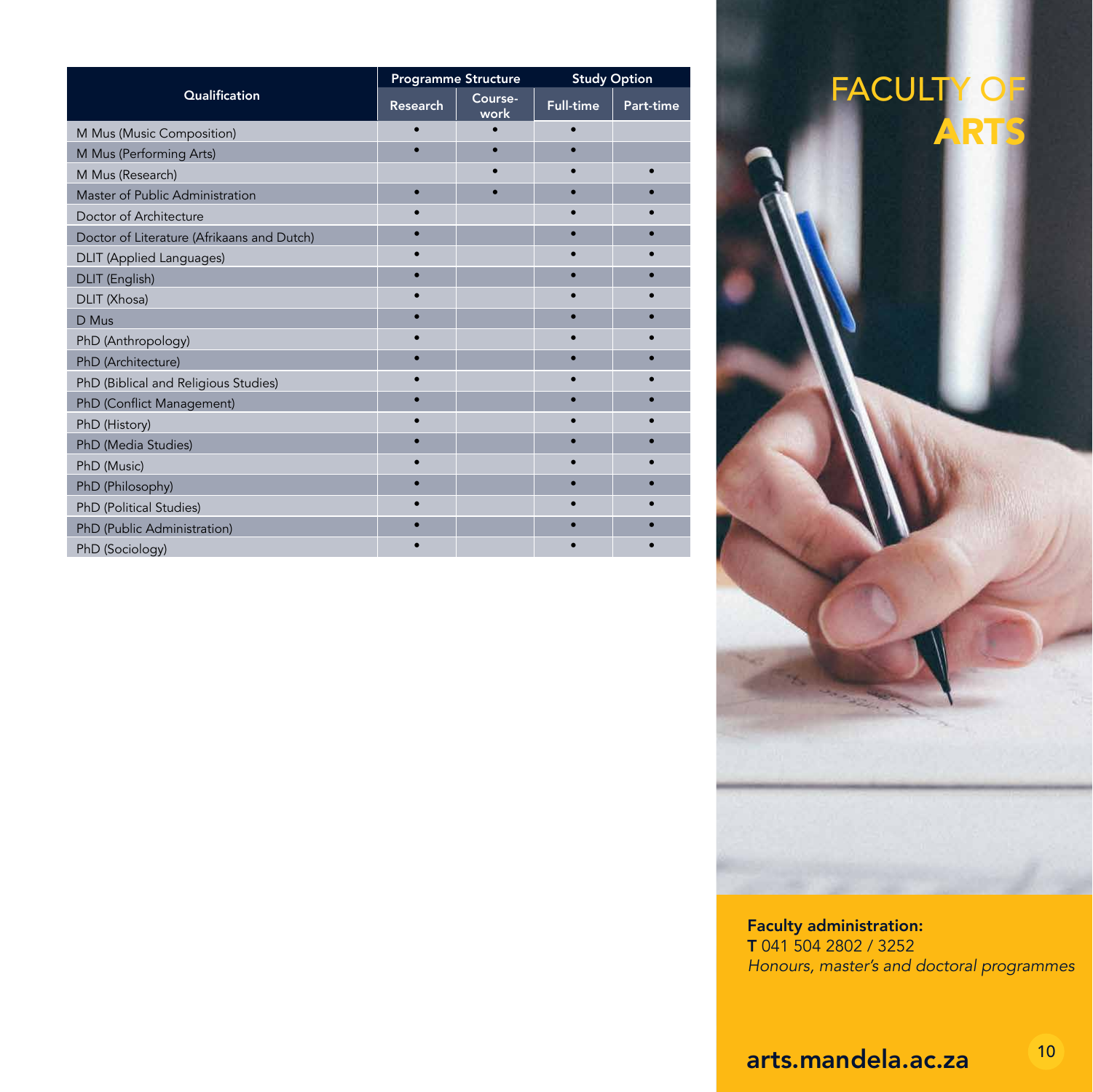## FACULTY OF BUSINESS AND ECONOMIC **SCIENCES**

As the name suggests, the Faculty combines and integrates two main foci, namely a focus on engagement with and service to the business community and a focus on the economic sciences

As part of a university we are fully committed to our engagement with science, but at the same time we also understand that, as a public institution, we have a special role to play within the community. We believe that the effective integration of these two foci not only adds value to the broader community, but also adds a differentiating value to our graduates and our Faculty.

Our Faculty's special character is further derived from the fact that Nelson Mandela University is one of the few really comprehensive universities, not only in South Africa, but in the world. This means that we offer a wide range of business-related study opportunities that vary from general formative programmes to programmes with a strong career orientation. This inclusive programme mix does not only allow students a wide choice, but also the opportunity to articulate between programmes while retaining credits – all of this within the same institution. At the same time we offer programmes over the full qualification spectrum, from undergraduate diplomas to doctoral degrees.

|                                                              |           | <b>Programme Structure</b> | <b>Study Option</b> |           |
|--------------------------------------------------------------|-----------|----------------------------|---------------------|-----------|
| Qualification                                                | Research  | Course-<br>work            | <b>Full-time</b>    | Part-time |
| <b>BA Hons and Bcom Hons</b>                                 |           |                            |                     |           |
| <b>BA Hons (Business Management)</b>                         |           |                            | $\bullet$           |           |
| <b>BA Hons (Developmental Studies)</b>                       |           |                            | $\bullet$           |           |
| <b>BA Hons (Economics)</b>                                   |           |                            |                     |           |
| <b>BA Hons (Public Administration)</b>                       |           |                            |                     |           |
| <b>BA Hons (Industrial and Organisational</b><br>Psychology) |           |                            |                     |           |
| BA Hons (Labour Relations and Human<br>Resources)            |           |                            |                     |           |
| <b>Bcom Hons (Business Management)</b>                       |           |                            |                     |           |
| <b>Bcom Hons (Economics)</b>                                 |           |                            |                     |           |
| Bcom Hons (Industrial and Organisational<br>Psychology)      |           |                            |                     |           |
| Bcom Hons (Labour Relations and Human<br>Resources)          |           |                            |                     |           |
| <b>Bcom Hons (Tourism)</b>                                   |           | ō                          |                     |           |
| PG Dip (Accounting)                                          |           |                            |                     |           |
| PG Dip (Applied Economics)                                   |           |                            |                     |           |
| PG Dip (Business Administration)                             |           |                            |                     |           |
| PG Dip (Financial Planning)                                  |           | ċ                          | $\bullet$           |           |
| PG Dip (Internal Auditing)                                   |           |                            |                     |           |
| PG Dip (Maritime Studies)                                    |           | ċ                          | $\bullet$           |           |
| MA (Developmental Studies)                                   |           |                            |                     |           |
| MA (Economics)                                               |           |                            |                     |           |
| MA (Industrial and Organisational Psychology)                |           |                            |                     |           |
| <b>MCom (Accounting)</b>                                     |           |                            |                     |           |
| MCom (Business Management)                                   |           |                            |                     |           |
| <b>MCom (Economics)</b>                                      |           |                            |                     |           |
| MCom (Industrial Psychology)                                 |           |                            |                     |           |
| MCom (Taxation)                                              |           | ō                          |                     |           |
| MA (Economics)                                               | $\bullet$ | ٠                          | $\bullet$           |           |
| MA (Industrial and Organisational Psychology)                | ٠         | ٠                          | $\bullet$           |           |
| MA (Labour Relations and Human Resources)                    |           |                            |                     |           |
| <b>MCom (Accounting)</b>                                     |           |                            |                     |           |
| MCom (Business Management)                                   |           |                            |                     |           |
| <b>MCom (Economics)</b>                                      |           | ٠                          |                     |           |
| MCom (Entrepreneurship)                                      |           |                            |                     |           |
| MCom (Human Resource Management)                             |           |                            |                     |           |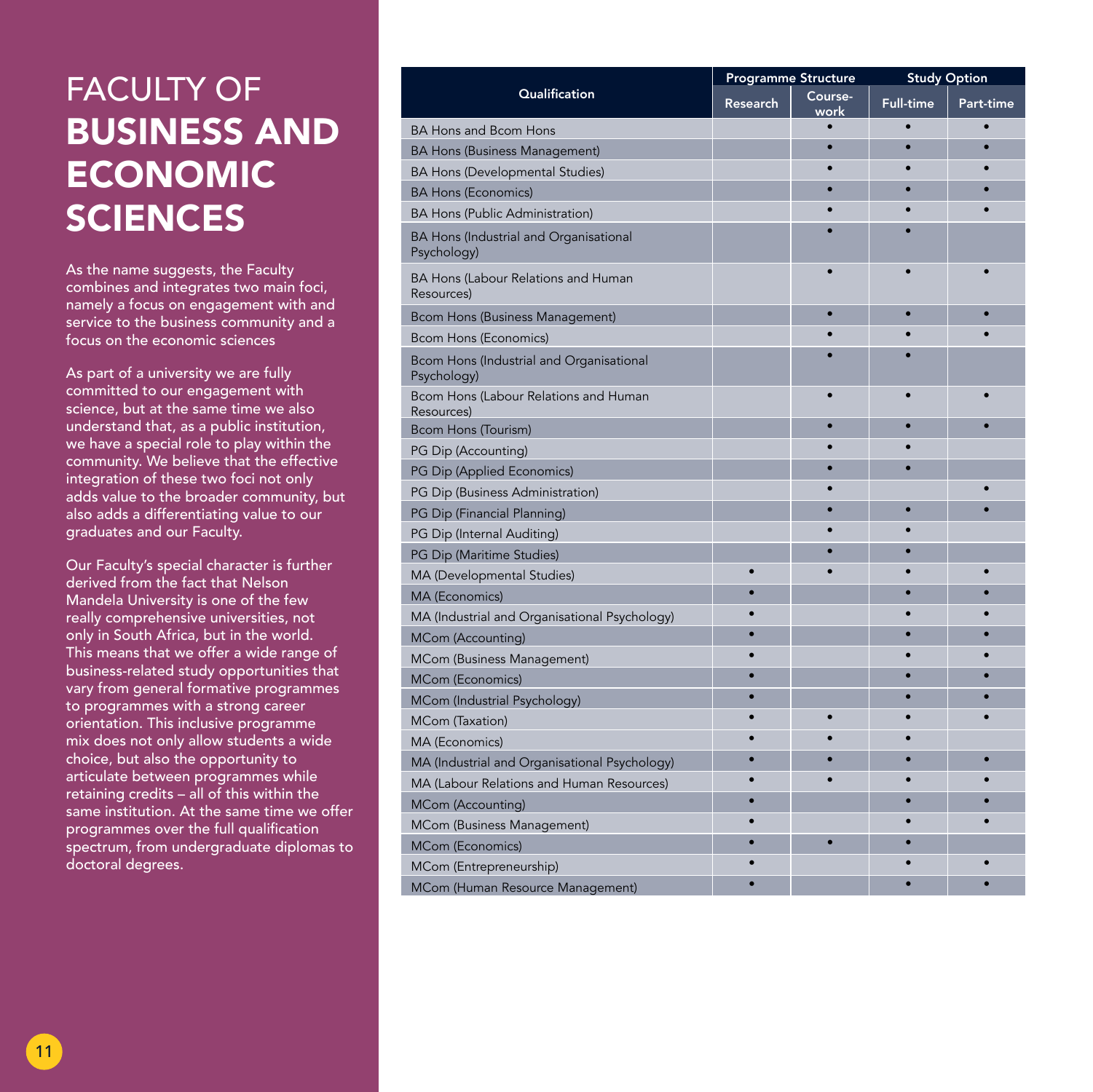|                                            | <b>Programme Structure</b> |                 | <b>Study Option</b> |           |
|--------------------------------------------|----------------------------|-----------------|---------------------|-----------|
| Qualification                              | <b>Research</b>            | Course-<br>work | <b>Full-time</b>    | Part-time |
| <b>MBA</b>                                 |                            |                 |                     |           |
| DTech (Human Resource Management)          | $\bullet$                  |                 | $\bullet$           |           |
| DTech (Logistics)                          |                            |                 |                     |           |
| DTech (Marketing)                          |                            |                 |                     |           |
| PhD (Business Administration)              |                            |                 |                     |           |
| PhD (Commerce)                             |                            |                 |                     |           |
| PhD Com. Economics                         |                            |                 |                     |           |
| PhD (Accounting)                           |                            |                 |                     |           |
| PhD (Business Management)                  |                            |                 |                     |           |
| PhD (Developmental Studies)                |                            |                 |                     |           |
| PhD (Economics)                            |                            |                 |                     |           |
| PhD (Industrial Psychology)                |                            |                 |                     |           |
| PhD (Human Resource Management)            |                            |                 |                     |           |
| PhD (Industrial Psychology)                |                            |                 |                     |           |
| PhD (Labour Relations and Human Resources) |                            |                 |                     |           |
| PhD (Logistics)                            |                            |                 |                     |           |
| PhD (Marketing)                            |                            |                 |                     |           |
| PhD (Tourism Management)                   |                            |                 |                     |           |
| MCom (Industrial Psychology)               |                            |                 |                     |           |
| MCom (Labour Relations and Human Resource) |                            |                 |                     |           |
| MCom (Logistics)                           |                            |                 |                     |           |
| MCom (Marketing)                           |                            |                 |                     |           |
| MCom (Taxation)                            |                            |                 |                     |           |
| MCom (Tourism Management)                  |                            |                 |                     |           |
| M Phil (Development Finance)               |                            |                 |                     |           |
| M Phil (Tourism Management)                |                            |                 |                     |           |

FACULTY OF BUSINESS AND **ECONOMIC** SCIENCES

Faculty administration: T 041 504 2248 / 2120 *Honours, master's and doctoral programmes*

T 041 504 3741 / 3802 *MTech and DTech programmes*

business.mandela.ac.za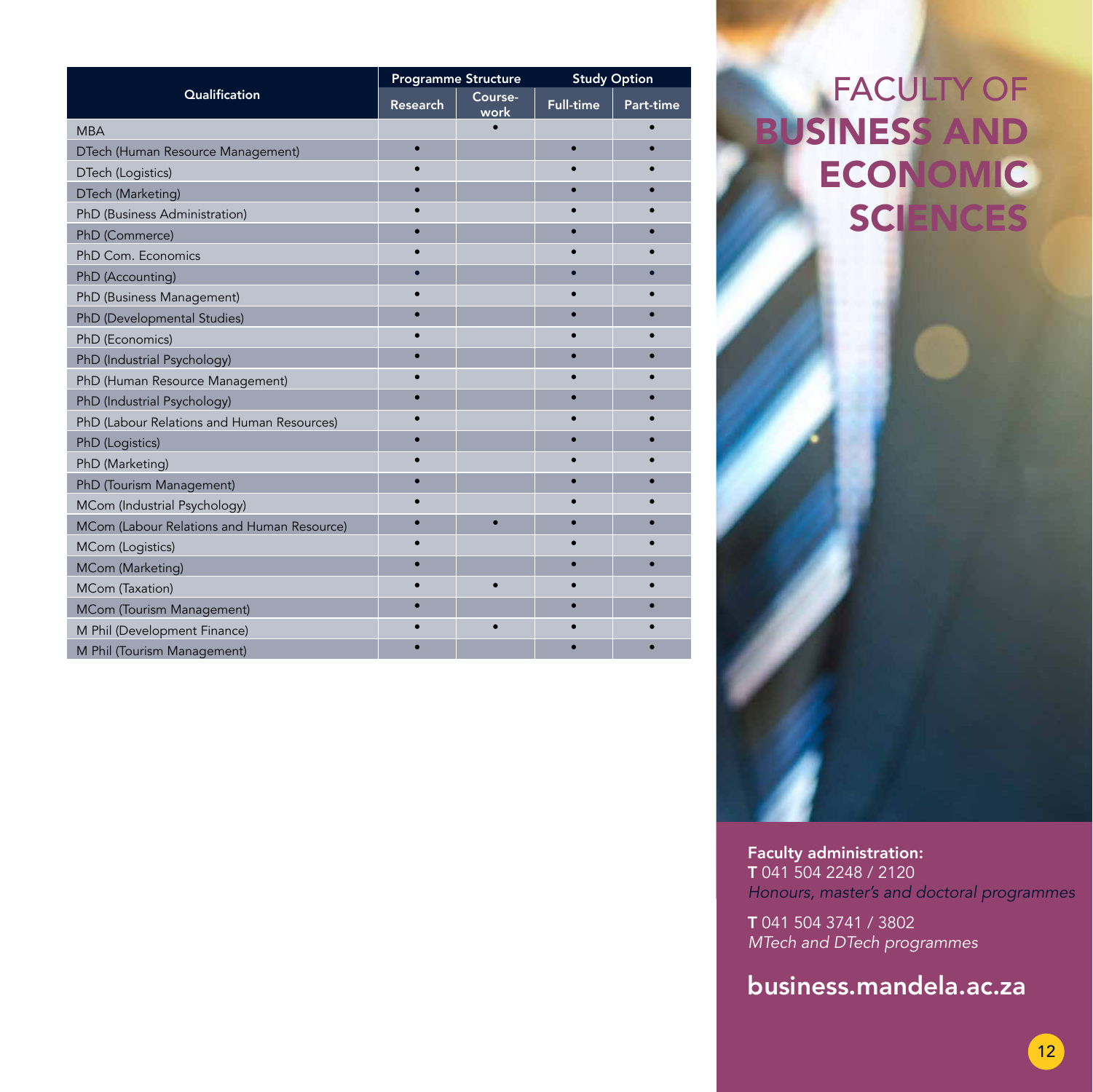## FACULTY OF **EDUCATION**

The Faculty of Education is an important role player in initial teacher education and in the further development of practising teachers, particularly in the context of meeting the educational needs and addressing the priorities of education in the Eastern Cape.

The key aim of the Faculty's pre-service teacher education is to develop student teachers who teach effectively in order to facilitate learning in schools.

The Faculty also places a strong emphasis on in-service teacher education, offering a range of programmes to build capacity, equip teachers in priority areas and upgrade the qualifications of underqualified teachers.

The Faculty is committed to the development of competent leaders in education who are able to operate in diverse environments, through the provision of opportunities for wellqualified education professionals to reflect on and innovate their practice.

|                                                           | <b>Programme Structure</b> |                 | <b>Study Option</b> |           |
|-----------------------------------------------------------|----------------------------|-----------------|---------------------|-----------|
| Qualification                                             | <b>Research</b>            | Course-<br>work | <b>Full-time</b>    | Part-time |
| PGCert (Further Education and Training)                   |                            |                 |                     |           |
| PGCert (Senior Phase & Further Education and<br>Training) |                            |                 |                     |           |
| PGDip (Education Leadership and Management)               |                            |                 |                     |           |
| PGDip (Educational Psychology)                            |                            |                 |                     |           |
| PGDip (Language Education)                                |                            |                 |                     |           |
| PGDip (Mathematics Education)                             |                            |                 |                     |           |
| <b>PGDip (Science Education)</b>                          |                            |                 |                     |           |
| BED (Hons) Educational Psychology                         |                            |                 |                     |           |
| BED (Hons) Language Education                             |                            |                 |                     |           |
| <b>BED (Hons) Mathematics Education</b>                   |                            |                 |                     |           |
| <b>BED (Hons) Science Education</b>                       |                            |                 |                     |           |
| M Ed (Education)                                          |                            |                 |                     |           |
| PhD (Education)                                           |                            |                 |                     |           |



education.mandela.ac.za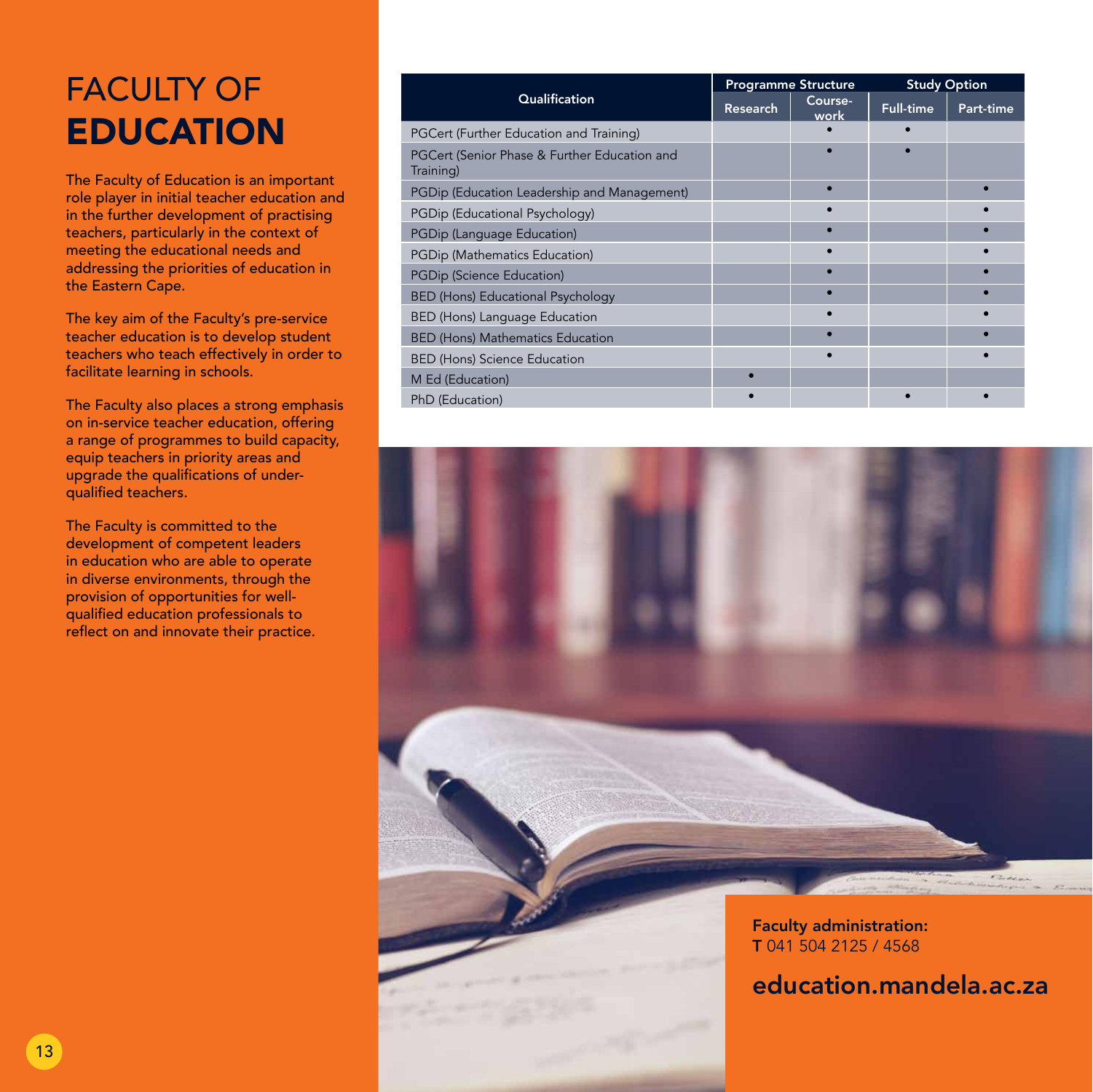### FACULTY OF LAW

The Faculty of Law contributes to the institution's vision of being a dynamic African university, recognised for its leadership in generating cutting-edge knowledge for a sustainable future. The Faculty strives at all times to maximise the learning possibilities for law students and boasts highly respected academic staff and committed support staff who combine to provide a top-quality educational experience for law students. By providing a solid foundation of legal education, coupled with meaningful and ongoing interaction with members of the legal profession, the Faculty seeks to equip graduates with the necessary attributes for a successful career in law

The Faculty is producing an increasing body of published research work in various areas of law, and a number of colleagues are in the final phase of completing doctoral qualifications. The Faculty also includes a prestigious South African Research Chairs Initiative (SARChI) Chair in the Law of the Sea and two NRF-rated researchers. Finally, the work of the Faculty of Law is underpinned by the commitment of Faculty staff and students to upholding the values of the constitution and the University, including respect for diversity, excellence, ubuntu and integrity."

|                          | <b>Programme Structure</b> |                 | <b>Study Option</b> |           |
|--------------------------|----------------------------|-----------------|---------------------|-----------|
| Qualification            | <b>Research</b>            | Course-<br>work | <b>Full-time</b>    | Part-time |
| PGDip (Criminal Justice) |                            |                 |                     |           |
| PGDip (Labour Law)       |                            |                 |                     |           |
| LL M (General)           |                            |                 |                     |           |
| LL M (Criminal Justice)  |                            |                 |                     |           |
| LL M (Labour Law)        |                            |                 |                     |           |
| LL M (Taxation)          |                            |                 |                     |           |
| LL M (Mercantile Law)    |                            |                 |                     |           |
| LL M (Private Law)       |                            |                 |                     |           |
| LL M (Public Law)        |                            |                 |                     |           |
| LL D (Mercantile Law)    |                            |                 |                     |           |
| LL D (Private Law)       |                            |                 |                     |           |
| LL D (Public Law)        |                            |                 |                     |           |

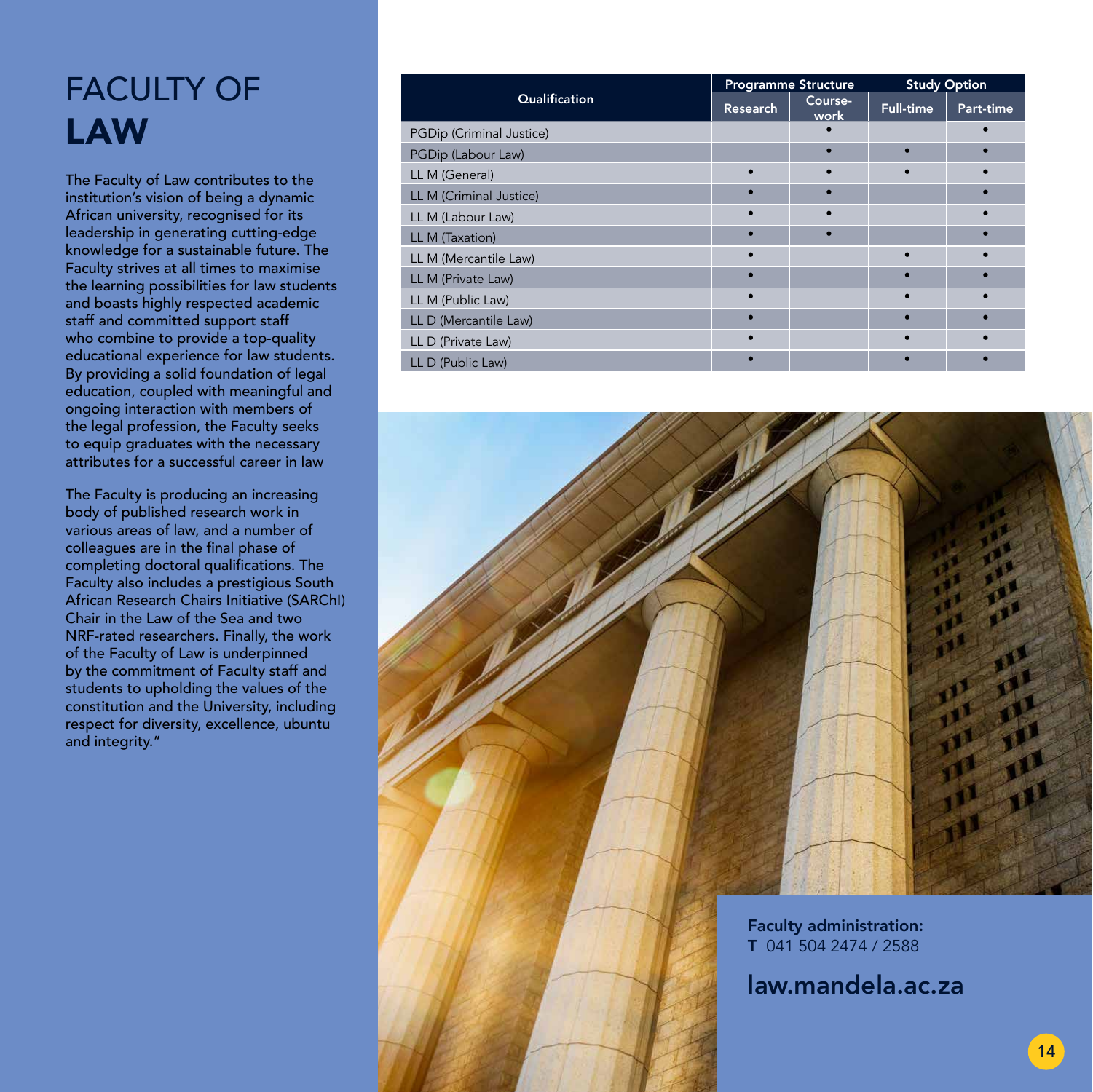#### FACULTY OF ENGINEERING, THE BUILT ENVIRONMENT & INFORMATION **TECHNOLOGY**

The Faculty of Engineering, the Built Environment & Information Technology combines top facilities, state-of-the-art technology, and stimulating training to produce highly sought-after experts in the fields of civil, electrical, industrial or mechanical engineering, mechatronics, information technology, quality and operations management, quantity surveying, and construction management, opening windows to career opportunities all over the globe.

World-class research is being conducted in this Faculty, ranging from friction stir welding, manufacturing technology and automotive manufacturing, to information security, telecommunications, multimedia, and construction health and safety. All programmes, where applicable, are accredited by the relevant professional bodies, which is an indication of the quality of education in this Faculty. This means that our programmes are internationally accepted. A testimony to this is the number of international partners who are cooperating with the Faculty.

|                                                 |          | <b>Programme Structure</b> | <b>Study Option</b> |           |
|-------------------------------------------------|----------|----------------------------|---------------------|-----------|
| Qualification                                   | Research | Course-<br>work            | <b>Full-time</b>    | Part-time |
| <b>BSc (Hons) Construction Management</b>       |          |                            |                     |           |
| <b>BSc (Hons) Quantity Surveying</b>            |          |                            |                     |           |
| MEng (Civil)                                    |          |                            |                     |           |
| MEng (Industrial)                               |          |                            |                     |           |
| MEng (Mechanical)                               |          |                            |                     |           |
| MEng (Mechatronics)                             |          |                            |                     |           |
| Master of Information Technology                |          |                            |                     |           |
| MPhil (Information Technology)                  |          |                            |                     |           |
| Master of Operations Management                 |          |                            |                     |           |
| MPhil (Information Technology Governance)       |          |                            |                     |           |
| MSc (Construction Economics)                    |          |                            |                     |           |
| MSc (Built Environment)                         |          | $\bullet$                  |                     |           |
| MSc (Construction Health and Safety Management) |          |                            |                     |           |
| MSc (Construction Management)                   |          |                            |                     |           |
| MSc (Built Environment: Facilities Management)  |          |                            |                     |           |
| MSc (Project Management)                        |          |                            |                     |           |
| MSc (Property Economics and Valuation)          |          |                            |                     |           |
| MSc (Electrical)                                |          |                            |                     |           |
| MTech (Construction Management)                 |          |                            |                     |           |
| MTech (Operations: Quality)                     |          |                            |                     |           |
| MTech (Quantity Surveying)                      |          |                            |                     |           |
| PhD (Engineering)                               |          |                            |                     |           |
| PhD (Construction Economics)                    |          |                            |                     |           |
| PhD (Construction Management)                   |          |                            |                     |           |
| PhD (Engineering Mechanical)                    |          |                            |                     |           |
| PhD (Engineering Mechatronics)                  |          |                            |                     |           |
| PhD (Information Technology)                    |          |                            |                     |           |
| PhD (Operations Management)                     |          |                            |                     |           |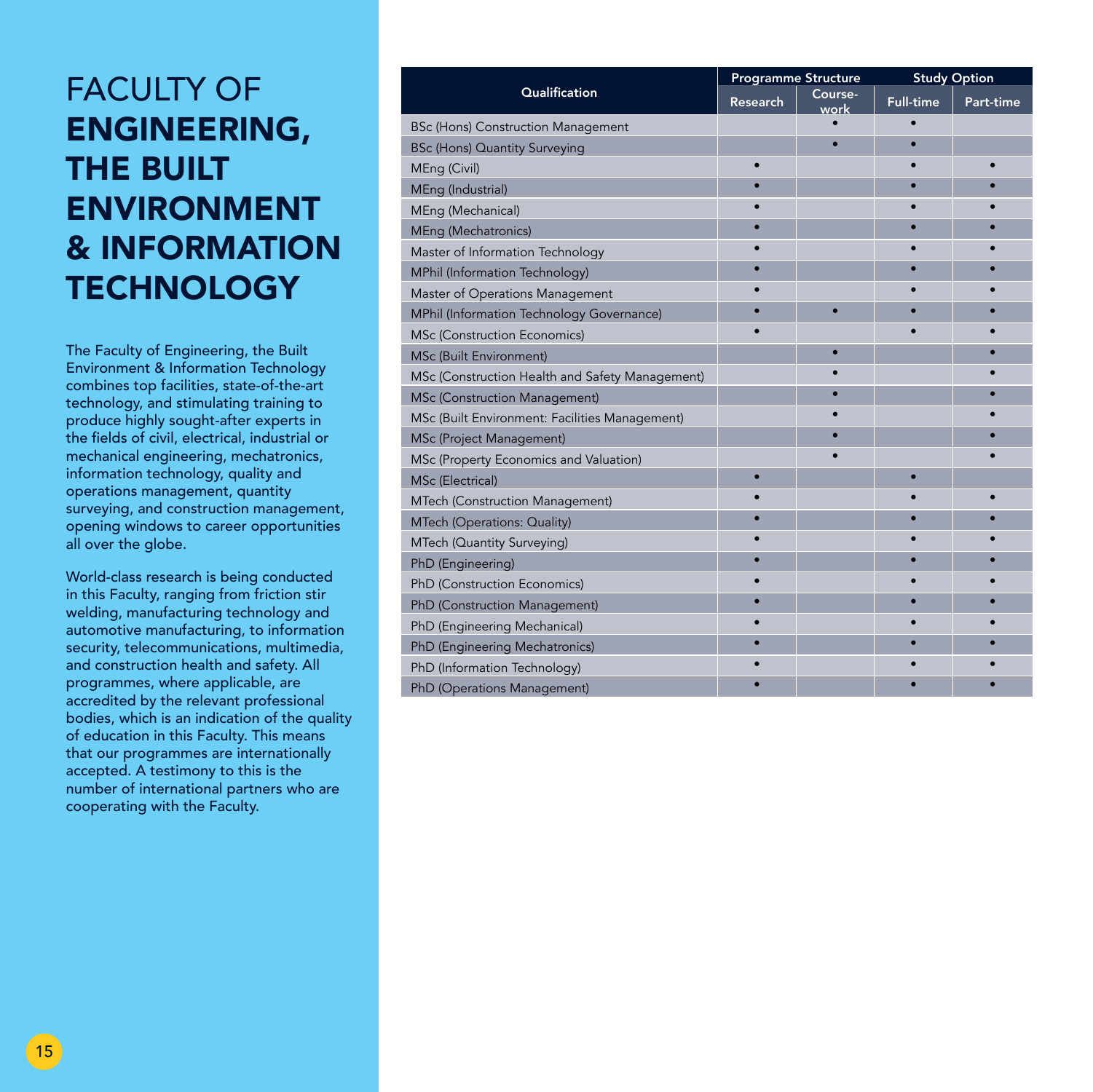FACULTY OF ENGINEERING, THE BUILT ENVIRONMENT & INFORMATION **TECHNOLOGY** 

Faculty administration: T 041 504 3447 *(Engineering)* T 041 504 3480 *(Built Environment)*  T 041 504 3660 *(Information and Communication Technology)*

ebeit.mandela.ac.za 16

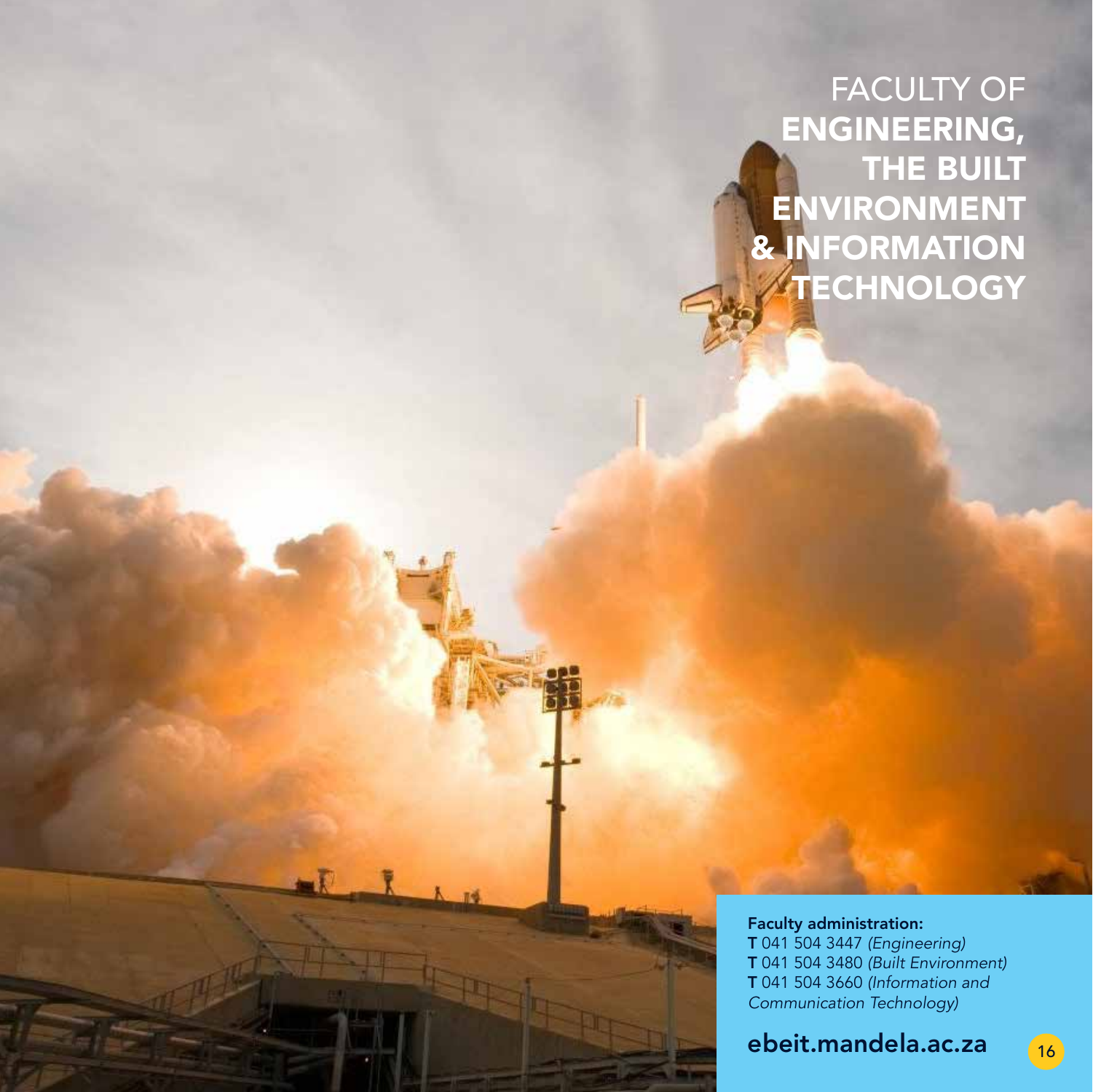## FACULTY OF HEALTH **SCIENCES**

The University has a fairly large Faculty of Health Sciences with about 4000 students in ten departments. All these departments, through our Interprofessional Education (IPE) project with the theme: 'transforming health sciences education to support equity in health'; work together in an integrated learning, research and health service delivery platform in serving communities that are in need.

In our agenda of 'recurriculation' and 'Africanisation' of our programmes, and in training health practitioners that are 'fitfor-purpose', we are revisiting the training platform of all our students. We must ensure that health practitioners (including medical practitioners) are trained in the setting where they are mostly needed, i.e. in the primary healthcare setting.

|                                                                                | <b>Programme Structure</b> |                 | <b>Study Option</b> |           |
|--------------------------------------------------------------------------------|----------------------------|-----------------|---------------------|-----------|
| Qualification                                                                  | Research                   | Course-<br>work | <b>Full-time</b>    | Part-time |
| Bachelor of Human Movement Science (Hons)                                      |                            |                 |                     |           |
| Bachelor of Human Movement Science: Biokinetics<br>(Hons)                      |                            |                 |                     |           |
| Bachelor of Human Movement Science: Coaching<br>Science (Hons)                 |                            |                 |                     |           |
| Bachelor of Psychology (Hons)                                                  |                            |                 |                     |           |
| Bachelor of Social Work (Hons)                                                 |                            |                 |                     |           |
| Bachelor of Social Work: Probation work (Hons)                                 |                            |                 |                     |           |
| Bachelor of Nursing: Advanced General Nursing<br>Science (Hons)                |                            |                 |                     |           |
| Bachelor of Nursing: Advanced Midwifery and<br>Neonatal Nursing Science (Hons) |                            |                 |                     |           |
| Bachelor of Nursing: Advanced Primary Health<br>Care (Hons)                    |                            |                 |                     |           |
| Bachelor of Nursing: Advanced Psychiatric Nursing<br>Science (Hons)            |                            |                 |                     |           |
| MA (Environmental Health)                                                      |                            |                 |                     |           |
| MTech (Radiography)                                                            |                            |                 |                     |           |
| Masters (Clinical Psychology)                                                  |                            | $\bullet$       |                     |           |
| Masters (Counselling Psychology)                                               |                            |                 |                     |           |
| Masters (Health and Welfare Management)                                        |                            |                 |                     |           |
| Masters (Human Movement Science)                                               |                            |                 |                     |           |
| Masters (Biokinetics)                                                          |                            |                 |                     |           |
| Masters (Sport Science)                                                        |                            |                 |                     |           |
| Masters (Psychology)                                                           |                            |                 |                     |           |
| Masters (Social Work: Social Development<br>and Planning)                      |                            |                 |                     |           |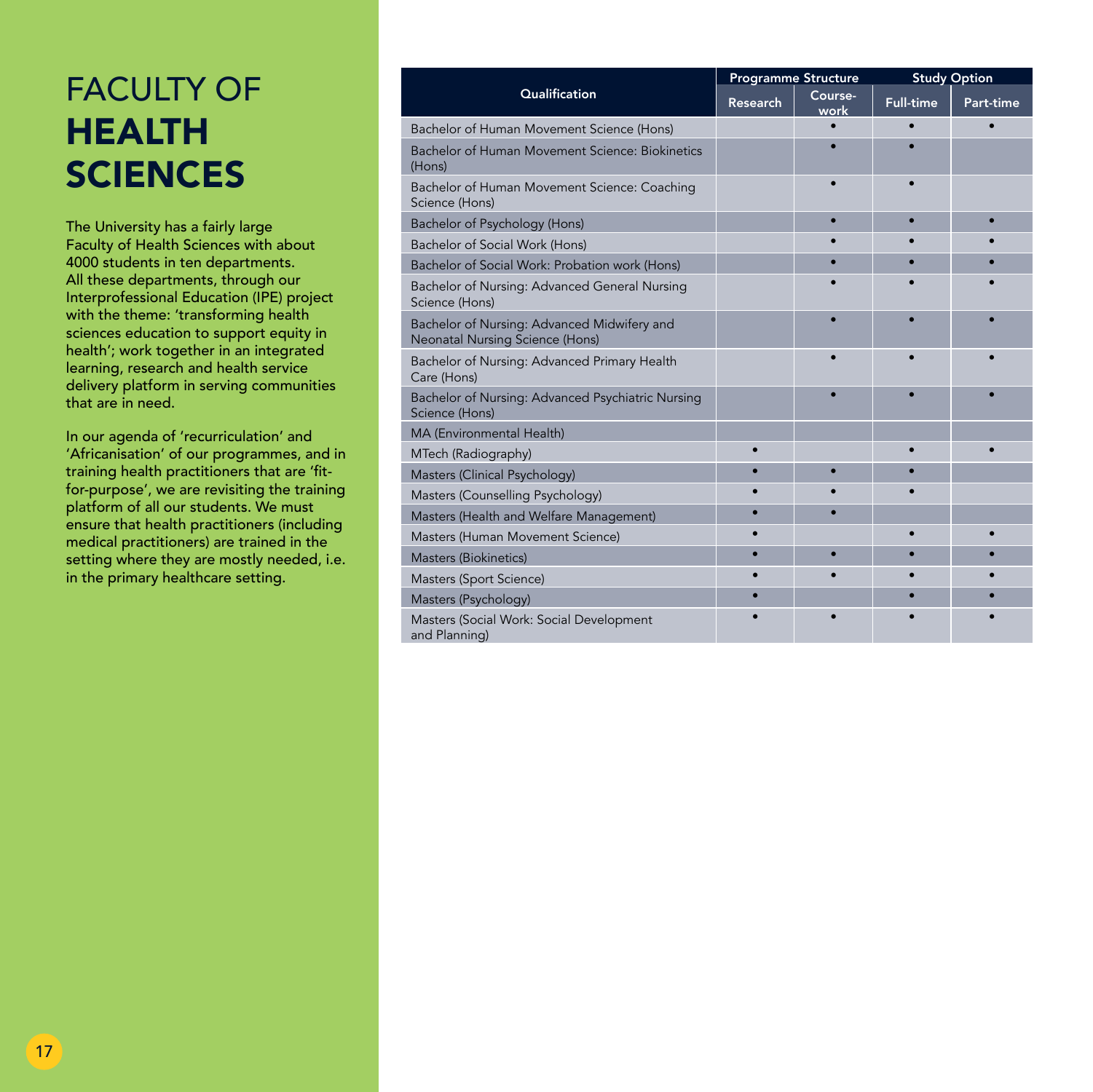|                                                                        |           | <b>Programme Structure</b> |                  | <b>Study Option</b> |  |
|------------------------------------------------------------------------|-----------|----------------------------|------------------|---------------------|--|
| Qualification                                                          | Research  | Course-<br>work            | <b>Full-time</b> | Part-time           |  |
|                                                                        |           |                            |                  |                     |  |
| MHSc in Medical laboratory Science                                     | $\bullet$ |                            | $\bullet$        |                     |  |
| Master of Human Movement Science                                       | ٠         |                            |                  |                     |  |
| Master of Nursing                                                      |           |                            |                  |                     |  |
| Master of Nursing (Advanced General Nursing Science)                   | ٠         | ٠                          |                  |                     |  |
| Master of Nursing (Advanced Midwifery and Neonatal<br>Nursing Science) |           |                            |                  |                     |  |
| Master of Nursing (Advanced Nursing Education)                         | $\bullet$ |                            | $\bullet$        |                     |  |
| Master of Nursing (Advanced Primary Health Care)                       | ٠         |                            |                  |                     |  |
| Master of Nursing (Advanced Psychiatric Nursing<br>Science)            |           |                            |                  |                     |  |
| Master of Pharmacy                                                     | ٠         |                            |                  |                     |  |
| Master of Pharmacy (Industrial)                                        | ٠         | $\bullet$                  |                  |                     |  |
| MSc (Dietetics)                                                        |           |                            |                  |                     |  |
| MSc (Food Nutrition and Wellness Science)                              |           |                            |                  |                     |  |
| MSc (General Health Sciences)                                          |           |                            |                  |                     |  |
| Master of Social Work (Clinical Social Work)                           |           | ٠                          |                  |                     |  |
| Master of Social Work (Social Development and<br>Planning)             |           |                            |                  |                     |  |
| Master of Social Work                                                  |           |                            |                  |                     |  |
| <b>DPhil (General Health Sciences)</b>                                 |           |                            |                  |                     |  |
| DPhil (Human Movement Science)                                         |           |                            |                  |                     |  |
| DPhil (Nursing)                                                        |           |                            |                  |                     |  |
| DPhil (Psychology)                                                     |           |                            |                  |                     |  |
| <b>DPhil (Social Development Profession)</b>                           |           |                            |                  |                     |  |
| PhD (Food nutrition & Wellness Studies)                                |           |                            |                  |                     |  |
| PhD (Dietetic)                                                         |           |                            |                  |                     |  |

## FACULTY OF HEALTH **SCIENCES**

Faculty administration: 041 504 2121 / 2956 / 2957

health.mandela.ac.za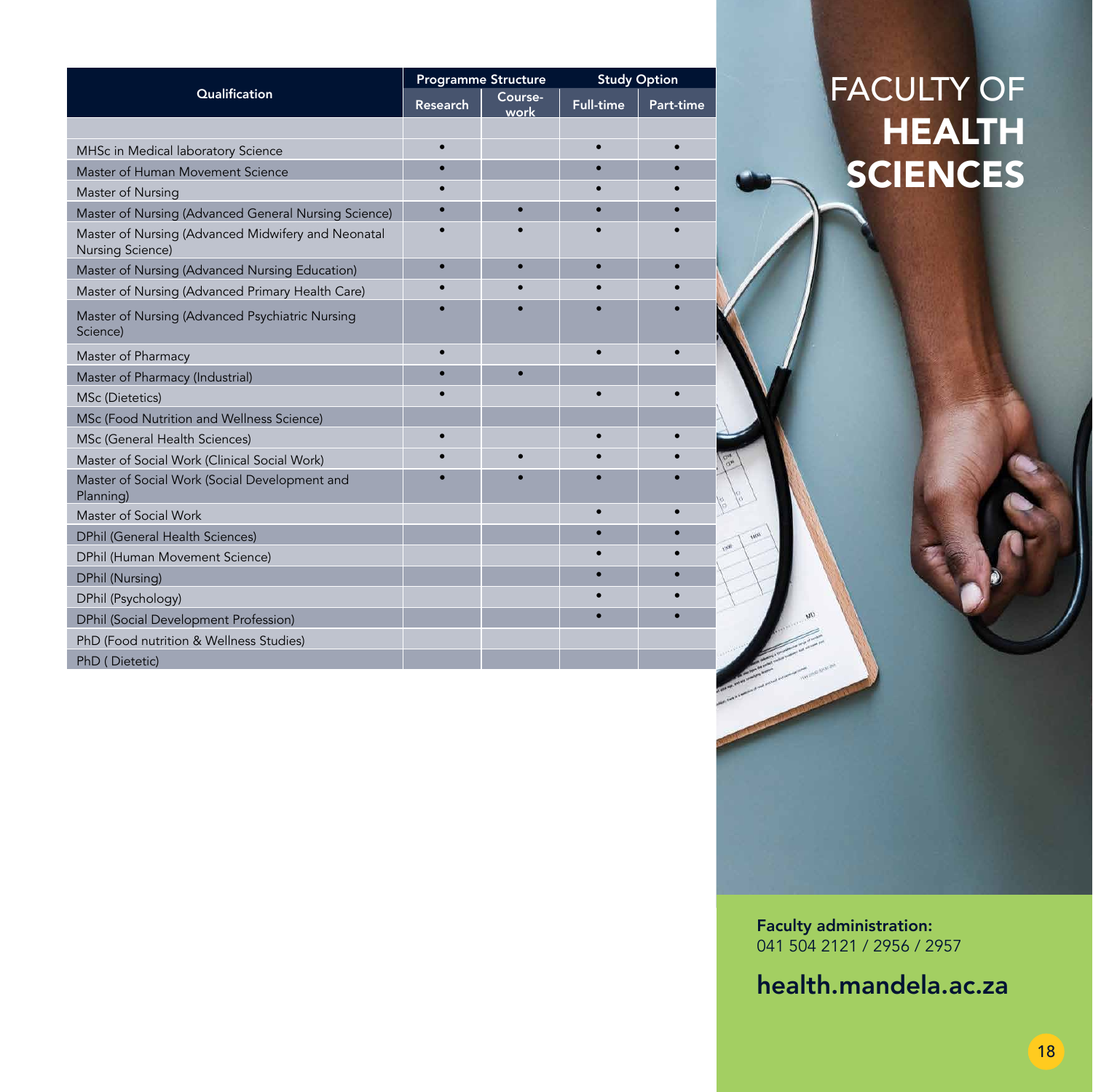## FACULTY OF **SCIENCE**

Enter the exciting and innovative world of science to hunt down breakthroughs in new products, processes, technologies, conservation and sustainable development, protecting and improving our world for coming generations. The Faculty of Science is at the cutting edge of research, technology and innovation, working with industry, government and society to create and improve products and processes, and committed to making sure our natural environment benefits both present and future generations.

|                                                          | <b>Programme Structure</b> |                 | <b>Study Option</b> |           |
|----------------------------------------------------------|----------------------------|-----------------|---------------------|-----------|
| Qualification                                            | Research                   | Course-<br>work | <b>Full-time</b>    | Part-time |
| BA Hons (Computer and Information Science)               |                            |                 |                     |           |
| BA Hons (Geography)                                      |                            |                 |                     |           |
| BCom Hons (Computing Science & Information<br>Systems)   |                            |                 |                     |           |
| BCom Hons (Information Systems & Auditing)               |                            |                 |                     |           |
| BCom Hons (Information Systems & Business<br>Management) |                            |                 |                     |           |
| BCom Hons (Information Systems & Accounting)             |                            | $\bullet$       |                     |           |
| <b>BCom Hons (Mathematical Statistics)</b>               |                            | $\bullet$       |                     |           |
| <b>BSc Hons (Applied Matghematics)</b>                   |                            | $\bullet$       |                     |           |
| <b>BSc Hons (Biochemistry)</b>                           |                            |                 |                     |           |
| <b>BSc Hons (Botany)</b>                                 |                            | $\bullet$       |                     |           |
| <b>BSc Hons (Chemistry)</b>                              |                            |                 |                     |           |
| BSc Hons (Computer Science & Information<br>Systems)     |                            |                 |                     |           |
| BSc Hons (Environmental Geography)                       |                            |                 |                     |           |
| <b>BSc Hons (Formulation Science)</b>                    |                            | $\bullet$       |                     | ō         |
| <b>BSc Hons (Geographical Information Systems)</b>       |                            | $\bullet$       |                     |           |
| <b>BSc Hons (Geology)</b>                                |                            |                 |                     |           |
| <b>BSc Hons (Mathematical Statistics)</b>                |                            |                 |                     |           |
| <b>BSc Hons (Mathematics)</b>                            |                            |                 |                     |           |
| <b>BSc Hons (Microbiology)</b>                           |                            |                 |                     |           |
| <b>BSc Hons (Physics)</b>                                |                            |                 |                     |           |
| <b>BSc Hons (Zoology)</b>                                |                            |                 |                     |           |
| MSc (Geography)                                          |                            |                 |                     |           |
| MSc (Nanoscience)                                        |                            |                 |                     |           |
| MCom (Computer Science & Information Systems)            |                            |                 |                     |           |
| <b>MCom (Statistics)</b>                                 |                            |                 |                     |           |
| MSc (Agriculture)                                        |                            |                 |                     |           |
| MSc (Applied Mathematics)                                |                            |                 |                     |           |
| MSc (Biochemistry)                                       |                            |                 |                     |           |
| MSc (Botany)                                             |                            |                 |                     |           |
| MSc (Chemistry)                                          |                            |                 |                     |           |
| MSc (Computing Science &Information Systems)             |                            |                 |                     |           |
| MSc (Forestry)                                           |                            |                 |                     |           |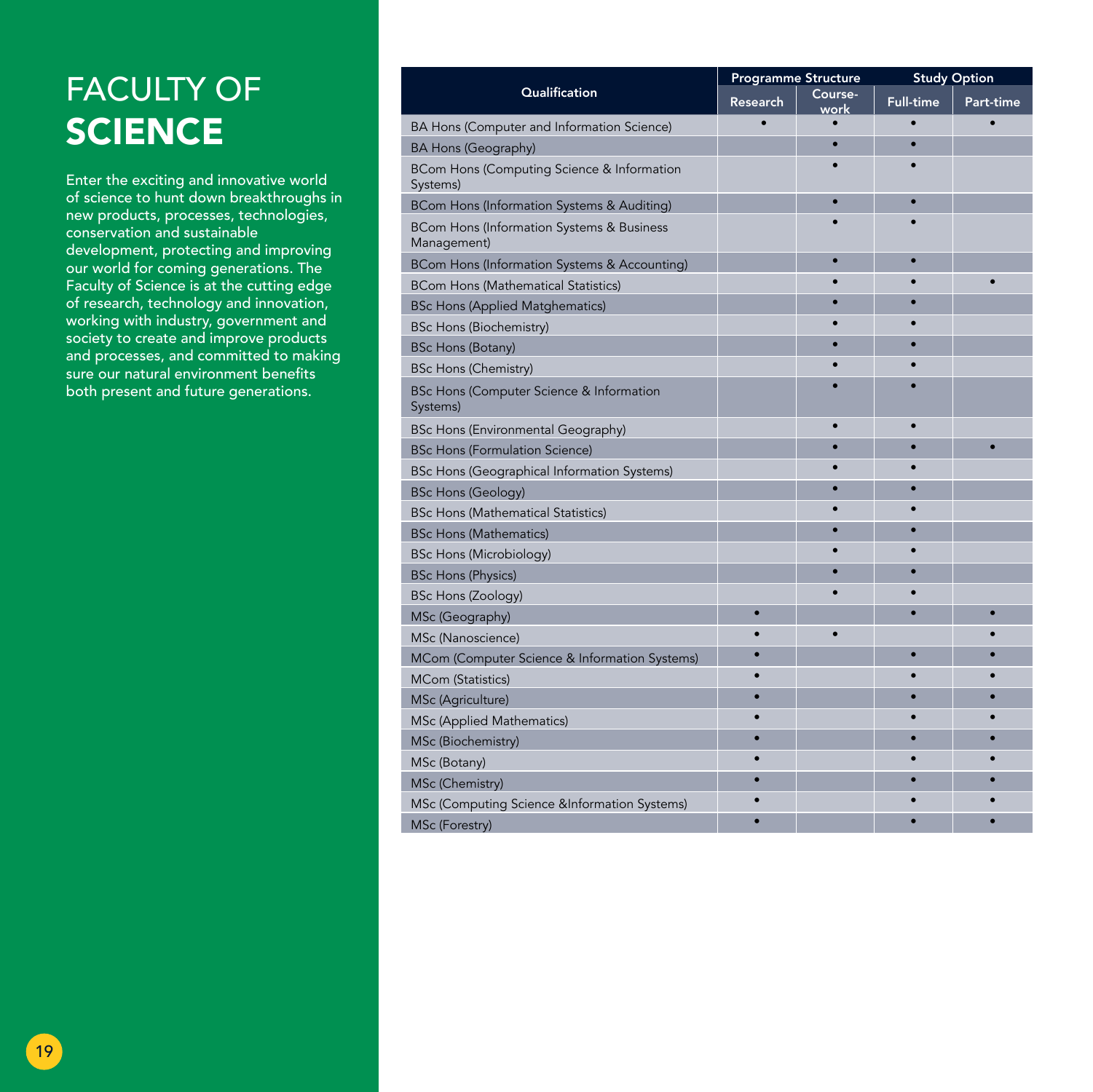|                                          | <b>Programme Structure</b> |                 | <b>Study Option</b> |           |
|------------------------------------------|----------------------------|-----------------|---------------------|-----------|
| Qualification                            | <b>Research</b>            | Course-<br>work | <b>Full-time</b>    | Part-time |
| MSc (Game Ranch Management)              | $\bullet$                  |                 | $\bullet$           |           |
| MSc (Geography)                          |                            |                 |                     |           |
| MSc (Geology)                            |                            |                 |                     |           |
| MSc (Industrial Chemistry)               |                            |                 |                     |           |
| MSc (Mathematical Statistics)            |                            |                 |                     |           |
| MSc (Mathematics)                        |                            |                 |                     |           |
| MSc (Microbiology)                       |                            |                 |                     |           |
| MSc (Nature Conservation)                |                            |                 |                     |           |
| MSc (Physics)                            |                            |                 |                     |           |
| MSc (Zoology)                            |                            |                 |                     |           |
| MSc (Biological Oceanography)            |                            |                 |                     |           |
| MSc (Chemical and Physical Oceanography) |                            |                 |                     |           |
| MSc (Textile Science)                    |                            |                 |                     |           |
| PhD (Biochemistry)                       |                            |                 |                     |           |
| PhD (Botany)                             |                            |                 |                     |           |
| PhD (Chemistry)                          |                            |                 |                     |           |
| PhD (Computer Science)                   |                            |                 |                     |           |
| PhD (Geography)                          |                            |                 |                     |           |
| PhD (Geology)                            |                            |                 |                     |           |
| PhD (Information Science)                |                            |                 |                     |           |
| PhD (Mathematical Statistics)            |                            |                 |                     |           |
| PhD (Mathematics)                        |                            |                 |                     |           |
| PhD (Microbiology)                       |                            |                 |                     |           |
| PhD (Nature Conservation)                |                            |                 |                     |           |
| PhD (Oceanography)                       |                            |                 |                     |           |
| PhD (Physics)                            |                            |                 |                     |           |
| PhD (Zoology)                            |                            |                 |                     |           |
| PhD (Textile Science)                    |                            |                 |                     |           |
| PhD (Agriculture)                        |                            |                 |                     |           |
| PhD (Applied Mathematics)                |                            |                 |                     |           |
| PhD (Chemistry)                          |                            |                 |                     |           |

## FACULTY OF **SCIENCE**

Faculty administration: T 041 504 2268 / 2249

science.mandela.ac.za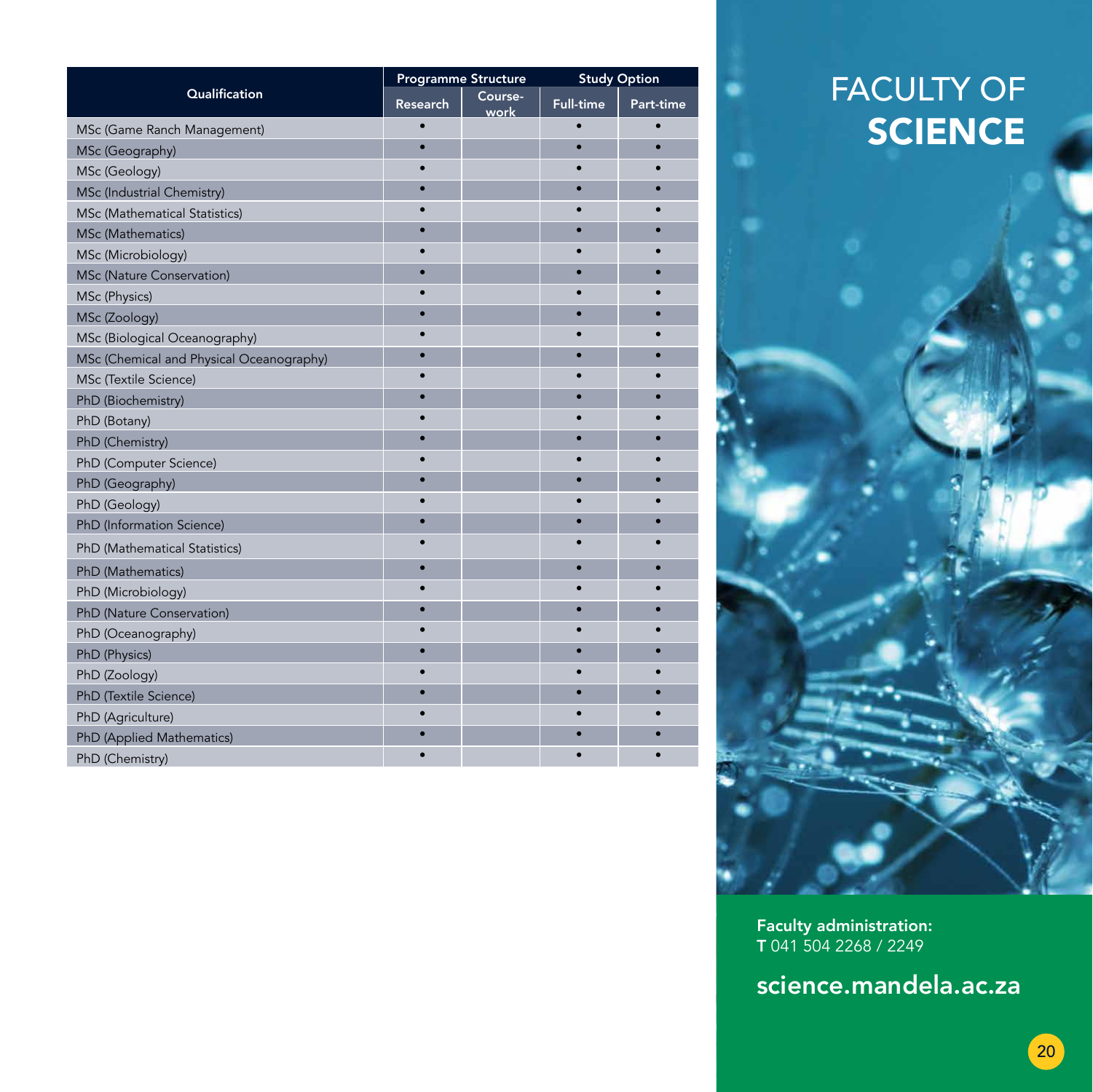# FAO)

#### Where can I find more information on postgraduate bursaries?

Nelson Mandela University has a number of bursaries and scholarships available for academically deserving students. A comprehensive overview of this information can be obtained from the Financial Aid Office (for honours degree programmes) and the Department of Research Capacity Development (for master's, doctoral and post-doctoral research).

#### How do I apply for postgraduate studies?

If you are currently studying at Nelson Mandela University, you may just have to complete the application form for postgraduate studies along with any other documentation deemed necessary by the faculty. Candidates not previously registered at the institution must complete an application form for Admission to the University.

#### Where are application forms obtainable?

Forms are obtainable from the Admissions Office or downloaded from our website (www.mandela.ac.za/apply).

#### Are there deadlines for applications?

Yes, but they vary. The closing date for applications and registration for honours programmes however is the same as for undergraduate programmes – *6 August of each year.*

Closing dates for application and registration for coursework master's degree programmes differ from programme to programme and may be followed by interviews and selection processes. Consult the relevant faculty manager as listed in faculty pages. First-time postgraduate research students (master's and doctoral) are permitted to register throughout the year, although reregistration for continuing students must take place before 1 March.

#### What is RPL and how is it applied at Nelson Mandela University?

Recognition of Prior Learning (RPL) has particular reference to prospective mature students who seek acknowledgement and assessment of their skills, knowledge and competencies acquired during formal and informal learning situations, and wish to gain admission to a formal university programme. Each faculty reserves the right to set their own criteria in addition to those specified by Senate, which is responsible for academic governance.

The admission of postgraduate research candidates based on RPL guidelines is guided by one or more of the following: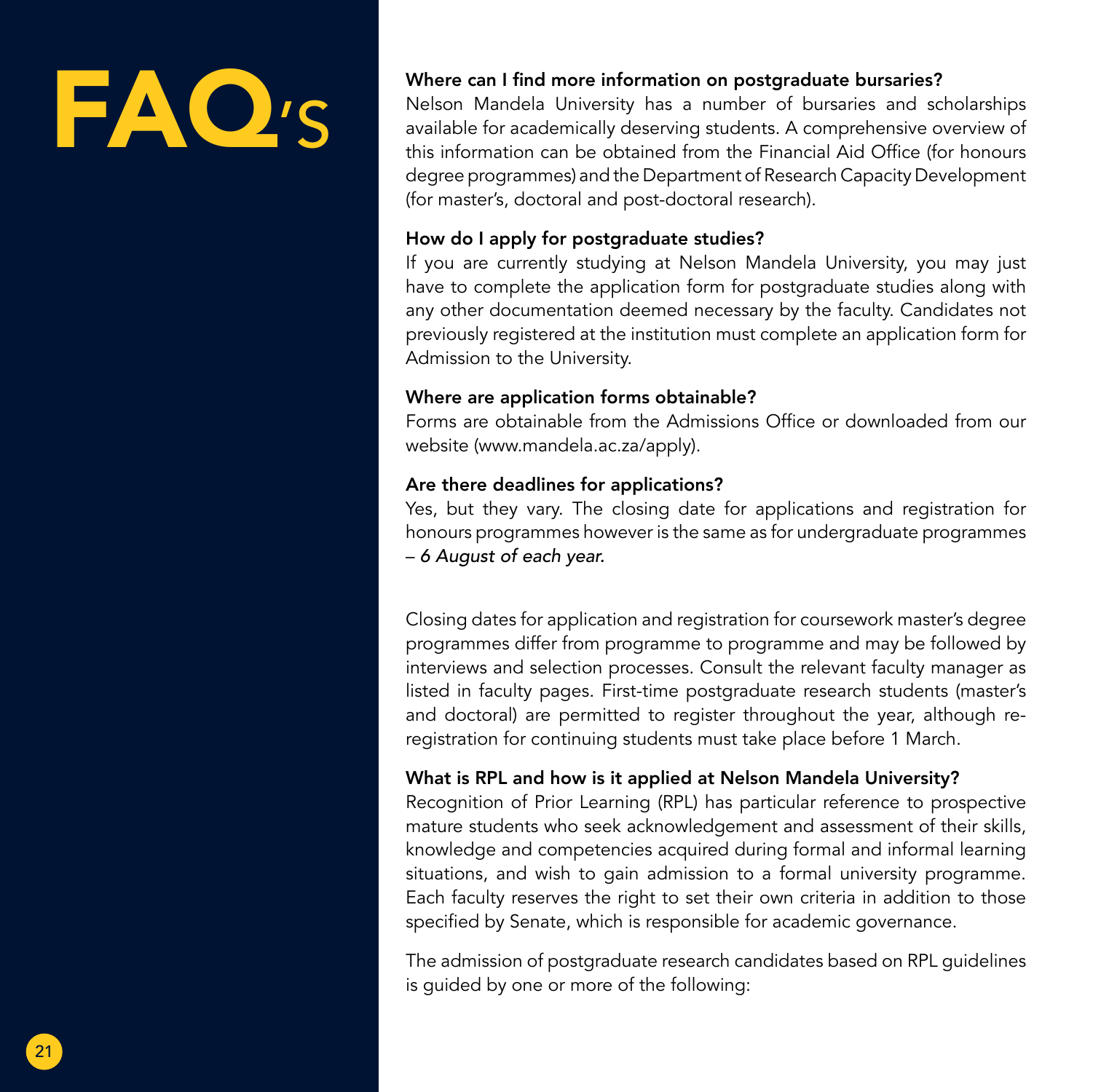» Relevant existing academic qualifications » Previous research qualifications »Previous professional experience in an area relevant to the proposed field of study »Existing language proficiency in terms of oral and written communication skills »Candidates who apply for admission via RPL should submit a portfolio of evidence to demonstrate their competence.

#### Is there accommodation available for postgraduate students?

The University has accommodation especially earmarked for postgraduates on campus and has useful contacts for off-campus digs all within easy walking distance in the neighbouring beachfront suburbs. However, since Port Elizabeth is a city with a small-town ambience, wherever you live, you are not too far from anything – the University, the shops or the beach.

#### What type of support exists for students?

We understand the pressure of postgraduate studies and have a number of support services to assist you in reaching your academic goals. The Department of Research Capacity focuses on the mentoring and development of new and emerging researchers by means of workshops in fields such as research methodology, budgets and project planning.

This service is supplemented by similar training provided by academic departments and faculties.

The Writing Centre offers a professional service to all students in terms of writing reports, assignments, etc. It also provides candidates with a list of appropriate editors who offer their services at a fee.

Library and Information Services offer access to many methods of retrieving information. Professional staff will assist you in developing your knowledge via books, catalogues, online databases, newspapers, journals and e-books. The Library and Information Services practice inter-library lending and offers postgraduate training in various aspects of information retrieval.

Information and Communication Technology Services can assist postgraduate students to obtain access to various computing facilities. ICT services can also help convert your final research document into the required format for submission to the Examinations Office. Computer literacy classes are also offered.

The Student Counselling, Career and Development Centre offers various services to enhance wellness and growth during your studies. Not only does this Centre provide professional counselling, but also offers career guidance and assessment.

# FAQ'S

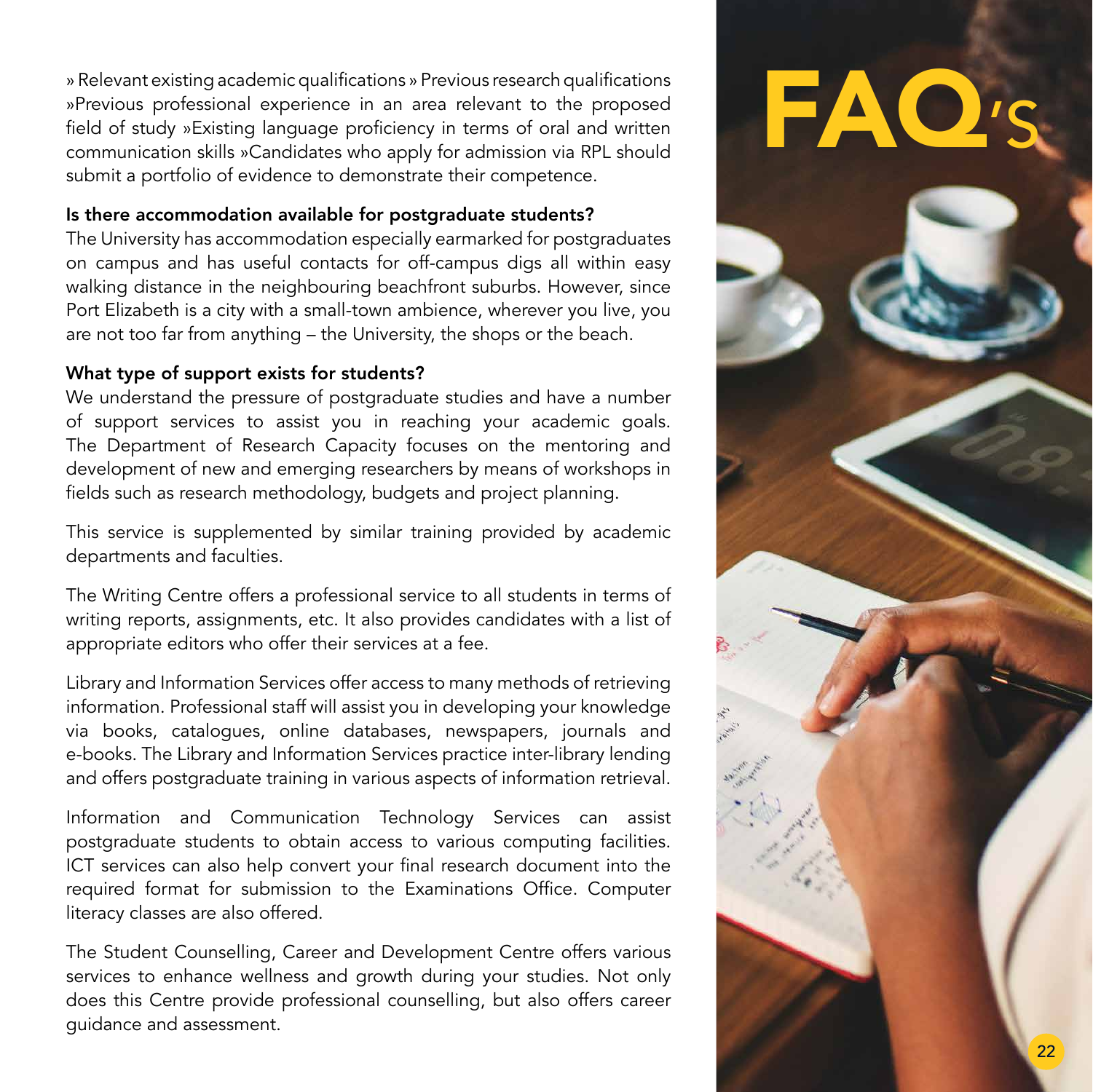## FAO<sup>,</sup>

#### What type of services/resources are available to me?

Career Assessment and Counselling Services: offers assistance in helping you find the most suitable career through its Student Counselling, Career and Development Centre.

Graduate Placement: offers help in the job market with its extensive placement network. Apart from its annual Careers Fair, where more than 80 different employers visit the institution, Nelson Mandela University has an office dedicated to assisting students with internships and permanent employment.

Alumni network: Nelson Mandela University likes to keep in touch with its graduates and does so through its Alumni Office. There are more than 95 000 Nelson Mandela University Alumni spread throughout the world. Regular Alumni events are hosted in South Africa and overseas as part of the University's goal to share in the lifelong journey of its graduates.

What is the difference between coursework and research programmes? Postgraduate coursework programmes usually involve student attendance at lectures, classes or seminars and may, depending on the level of qualification, require a minor thesis. These qualifications are awarded by following a set stream of core units and electives.

Research qualifications are awarded following the completion of a major thesis, involving original research, under the supervision of a senior academic. When undertaking research programmes, learning is undertaken independently and there are no lectures or classes.

#### What is a treatise?

A treatise is a formal and systematic written discourse on some subject, generally longer and of greater depth than an essay, and more concerned with investigating or exposing the principles of the subject.

#### What is a thesis/dissertation?

A dissertation or thesis is a document submitted in support of candidature for an academic degree or professional qualification presenting the author's research and findings.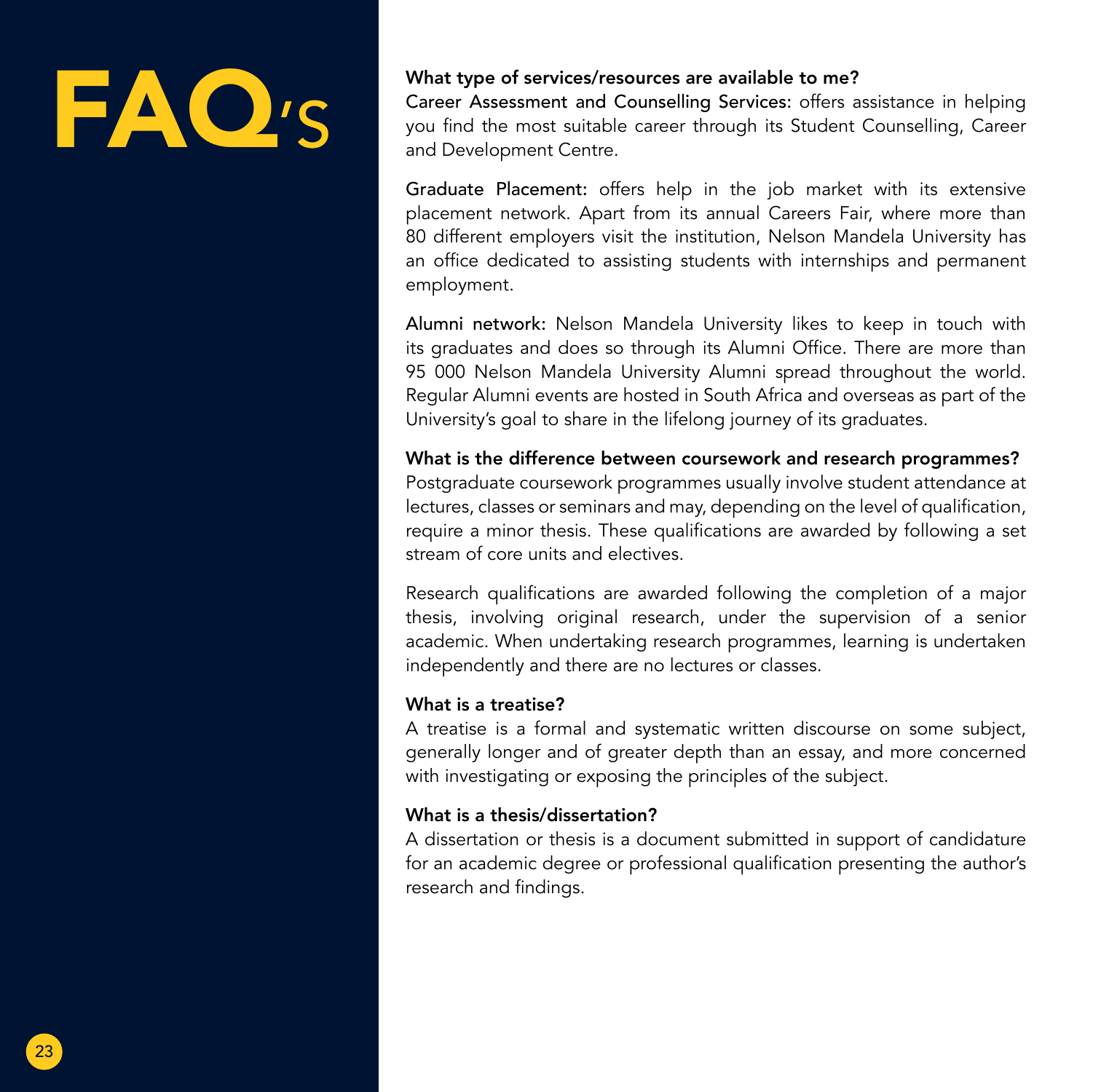## CONTACTS

|                                                                                   | South Campus                                                                                                                                                                                                                                                                                 | <b>North Campus</b>                                          | <b>Second Avenue</b><br>Campus | <b>Missionvale</b><br>Campus | <b>George Campus</b> |  |  |
|-----------------------------------------------------------------------------------|----------------------------------------------------------------------------------------------------------------------------------------------------------------------------------------------------------------------------------------------------------------------------------------------|--------------------------------------------------------------|--------------------------------|------------------------------|----------------------|--|--|
| <b>Contact Centre</b>                                                             | 041 504 1111                                                                                                                                                                                                                                                                                 |                                                              |                                |                              | 044 801 5111         |  |  |
| Postgraduate /<br>Mature Student Enquiries 041 504 2162                           |                                                                                                                                                                                                                                                                                              |                                                              |                                |                              | 044 801 5008         |  |  |
| Postgraduate<br><b>Admission Enquiries</b>                                        | 041 504 3619                                                                                                                                                                                                                                                                                 |                                                              |                                |                              | 044 801 5566         |  |  |
| Alumni Relations                                                                  | 041 504 3935                                                                                                                                                                                                                                                                                 |                                                              |                                |                              |                      |  |  |
| <b>Student Finance</b>                                                            |                                                                                                                                                                                                                                                                                              | • Funding for honours studies: 041 504 2550                  |                                |                              | 044 801 5098         |  |  |
| Research and<br><b>Capacity Development</b>                                       |                                                                                                                                                                                                                                                                                              | • Funding for master's and doctoral studies: 041 504 2538    |                                |                              | 044 801 5034         |  |  |
| <b>Student Housing</b>                                                            | No accommodation<br>· Postgraduate Student Village (Summerstrand South<br>Campus) for master's and doctoral students: 041 504 3941<br>available<br>• Sanlam Student Village (located between the<br>South and North Campuses) for honours and senior<br>undergraduate students: 041 504 4506 |                                                              |                                |                              |                      |  |  |
| Sport Bureau                                                                      | 041 504 2165                                                                                                                                                                                                                                                                                 | 041 504 3468                                                 | 041 504 3852                   | 041 504 1244                 | 044 801 5037         |  |  |
| <b>Student Counselling,</b><br>Career and<br><b>Development Centre</b>            | 041 504 2511                                                                                                                                                                                                                                                                                 | 041 504 3222                                                 | 041 504 3854                   | 041 504 1106                 | 044 801 5051         |  |  |
| Recognition of<br>Prior Learning                                                  | 041 504 2932                                                                                                                                                                                                                                                                                 |                                                              |                                |                              |                      |  |  |
| Office for<br><b>International Education</b>                                      | +27 (0)41 504 2161                                                                                                                                                                                                                                                                           | $+27(0)44$<br>801 5008                                       |                                |                              |                      |  |  |
| <b>Disability Services</b>                                                        | 041 504 2511                                                                                                                                                                                                                                                                                 | 041 504 3306<br>/3222                                        | 041 504 3854                   | 041 504 1106                 | 044 801 5051         |  |  |
| <b>Faculties:</b>                                                                 |                                                                                                                                                                                                                                                                                              |                                                              |                                |                              | School of            |  |  |
| Faculty of Arts                                                                   | Honours, master's and doctoral programmes: 041 504 2855 / 2802 / 3152 / 3478                                                                                                                                                                                                                 | <b>Business and</b>                                          |                                |                              |                      |  |  |
| Faculty of Business &<br><b>Economic Sciences</b>                                 | Honours, master's and doctoral programmes: 041 504 2248/ 2120 / 3802 / 3741                                                                                                                                                                                                                  | Social Sciences:<br>044 801 5561                             |                                |                              |                      |  |  |
| Faculty of Education                                                              | 041 504 2125                                                                                                                                                                                                                                                                                 |                                                              |                                |                              |                      |  |  |
| Faculty of Engineering,<br>the Built Environment<br>and Information<br>Technology | Engineering: 041 504 3447<br>Built Environment: 041 504 3480<br>Information and Communication Technology: 041 504 3660                                                                                                                                                                       | School of<br>Natural Resource<br>Management:<br>044 801 5019 |                                |                              |                      |  |  |
| Faculty of<br><b>Health Sciences</b>                                              | 041 504 2121 / 2956 / 2957                                                                                                                                                                                                                                                                   |                                                              |                                |                              |                      |  |  |
| Faculty of Law                                                                    | 041 504 2474                                                                                                                                                                                                                                                                                 |                                                              |                                |                              |                      |  |  |
| <b>Faculty of Science</b>                                                         | 041 504 2249                                                                                                                                                                                                                                                                                 |                                                              |                                |                              |                      |  |  |